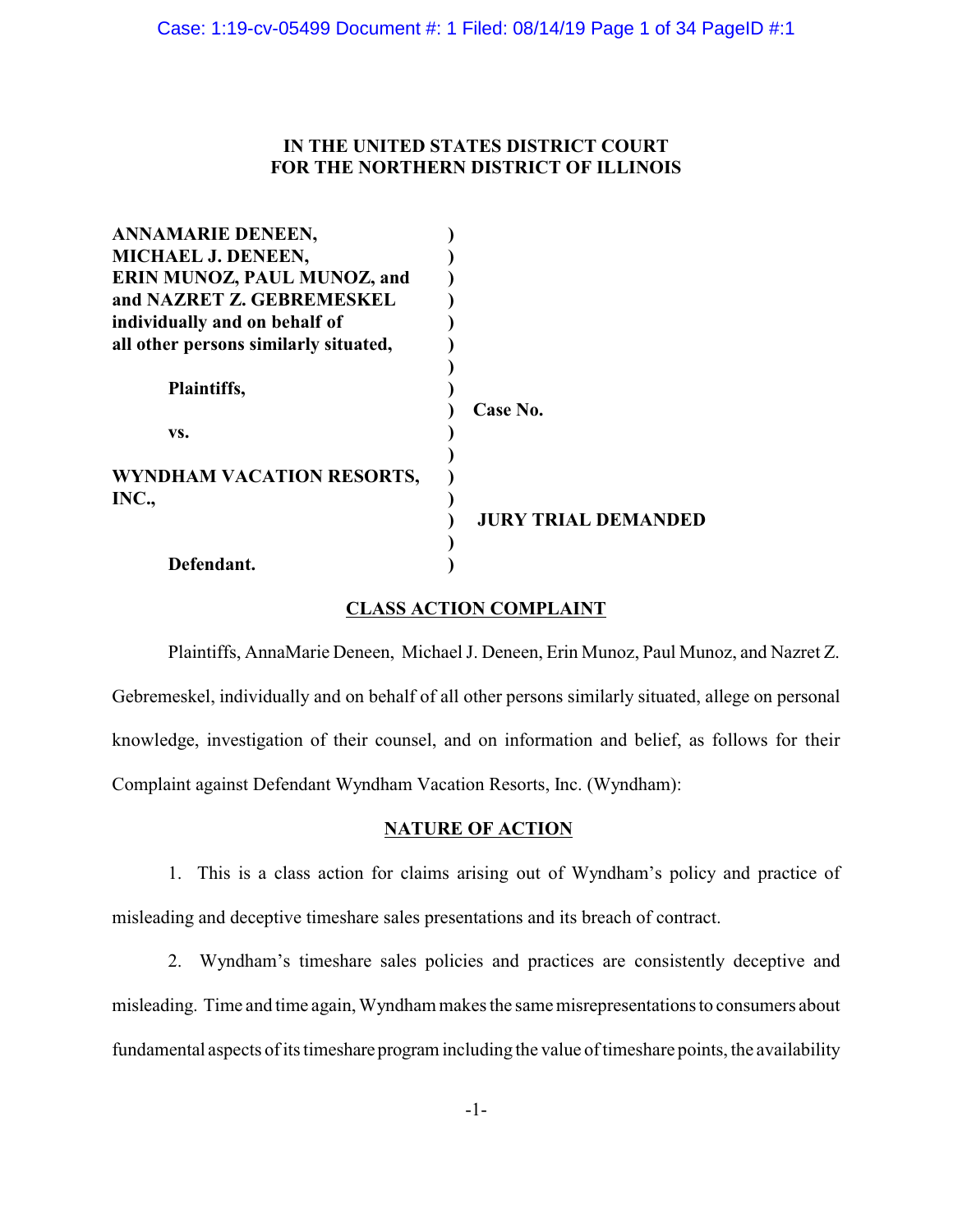### Case: 1:19-cv-05499 Document #: 1 Filed: 08/14/19 Page 2 of 34 PageID #:1

of properties to book for vacation, the maintenance fees involved, the transferability of points, the cleaning services available, the advance booking time required for reservations, the booking fees, the expiration date of points, and the cost of travel through Wyndham versus using websites such as trivago.com, and google.com.

3. Wyndham's business model is premised on the false assumption that you can lie to consumers to get them to sign confusing, vague and ambiguous boilerplate contracts and that because then there is a purported written agreement, you have no liability for the lies. This is not the law.

4. Wyndham has been heavily sanctioned for its deceptive practices through state government penalties, orders requiring rescission of purchase contracts and a \$20 million verdict in a whistle blower case. Instead of reforming its practices, it has doubled down on its deceptions.

5. Since 2003, there has been a steady drum beat of adverse awards against Wyndham as well as settlements forcing it to pay damages, penalties and grant rescission.

6. In October 2003, the California AttorneyGeneral and the District Attorney for the County of San Mateo sued Trendwest Resorts, the predecessor of Wyndham, for its unlawful sales practices and material misrepresentations. The case was settled with Trendwest agreeing to an injunction barring it from further violations and requiring it to offer rescission to customers. It also had to pay \$795,000 in civil penalties. The estimated total value of the settlement was \$ 4.3 million. The California Attorney General issued a Press Release about the settlement saying "Trendwest [predecessor to Wyndham] misled consumers through deceptive sales practices and non-disclosure, and illegally denied consumers the ability to cancel their contracts." Trendwest Will PayRestitution to Consumers and \$795,000 in Civil Penalties", October 29, 2003,

-2-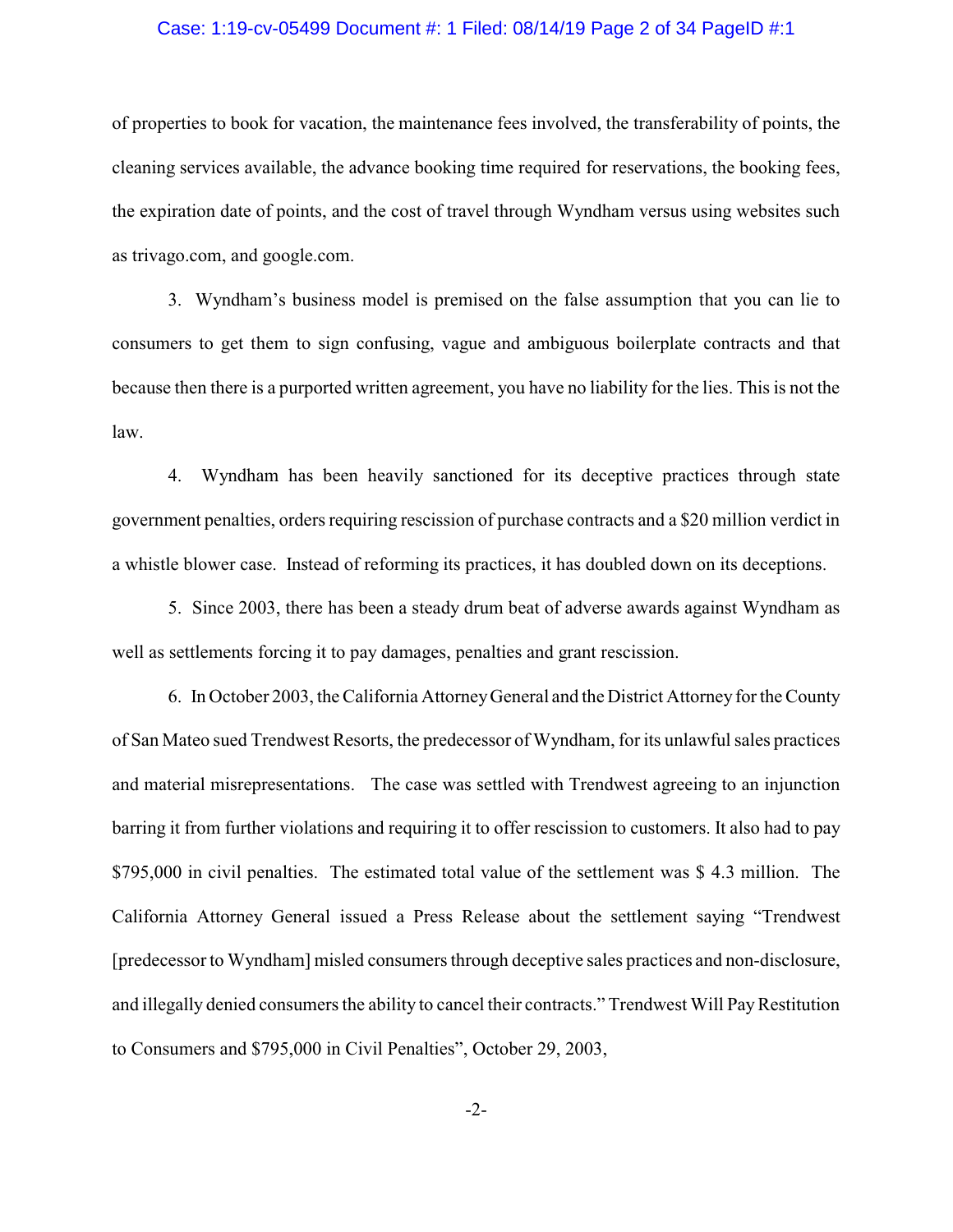### Case: 1:19-cv-05499 Document #: 1 Filed: 08/14/19 Page 3 of 34 PageID #:1

https://oag.ca.gov/news/press-releases/attorney-general-lockyer-settles-lawsuit-against-one-world s-largest-timeshare. (Last visited August 10, 2019.)

7. In 2007, California customers sued Wyndham in a class action. The case settled on a class basis. *(Wixon et. al. v. Wyndham Resort Development Corp.*, N. D. Cal. Case No. C 07- 02361.) The settlement class consisted of California residents, and persons who entered into transactions in California, who bought Worldmark timeshare interests from Wyndham. The settlement was for persons who purchased timeshares before November 5, 2006. Wyndham agreed to cancel 22 million vacation credits; it made changes to its timeshare program; and it agreed to pay class counsel up to \$5 million in legal fees.

8. In 2015, the State of Wisconsin sued Wyndham for rescission of timeshare purchase contracts with 29 owners. As part of a settlement, Wyndham agreed to pay \$665,000 in restitution, a \$99,520 civil fine, \$62,702.20 in fees and costs, and to rescind the contracts. (Sauk County Wisconsin Case No. 2015CX000005). The Wisconsin Department of Agriculture, Trade and Consumer Protection alleged that Wyndham sales personnel had made misrepresentations inconsistent with purchase contracts, telling customers gift incentives were available for one day only, and not disclosing on first contact with prospects that a timeshare sale was being offered. The restitution and debt relief was as high as \$84,698 for one Madison, Wisconsin couple. After the settlement, Wyndham issued a press release promising to "meet the highest standards of fairness and transparency to consumers".

https://www.wiscnews.com/news/local/crime\_and\_courts/wyndham-settles-consumer-complaints -for/article\_c041b926-efda-53da-8d61-5560c7fc3718.html (Last visited August 13, 2019.)

9. In 2016, a Wyndham whistle blower employee was awarded \$20 million *(Williams v.*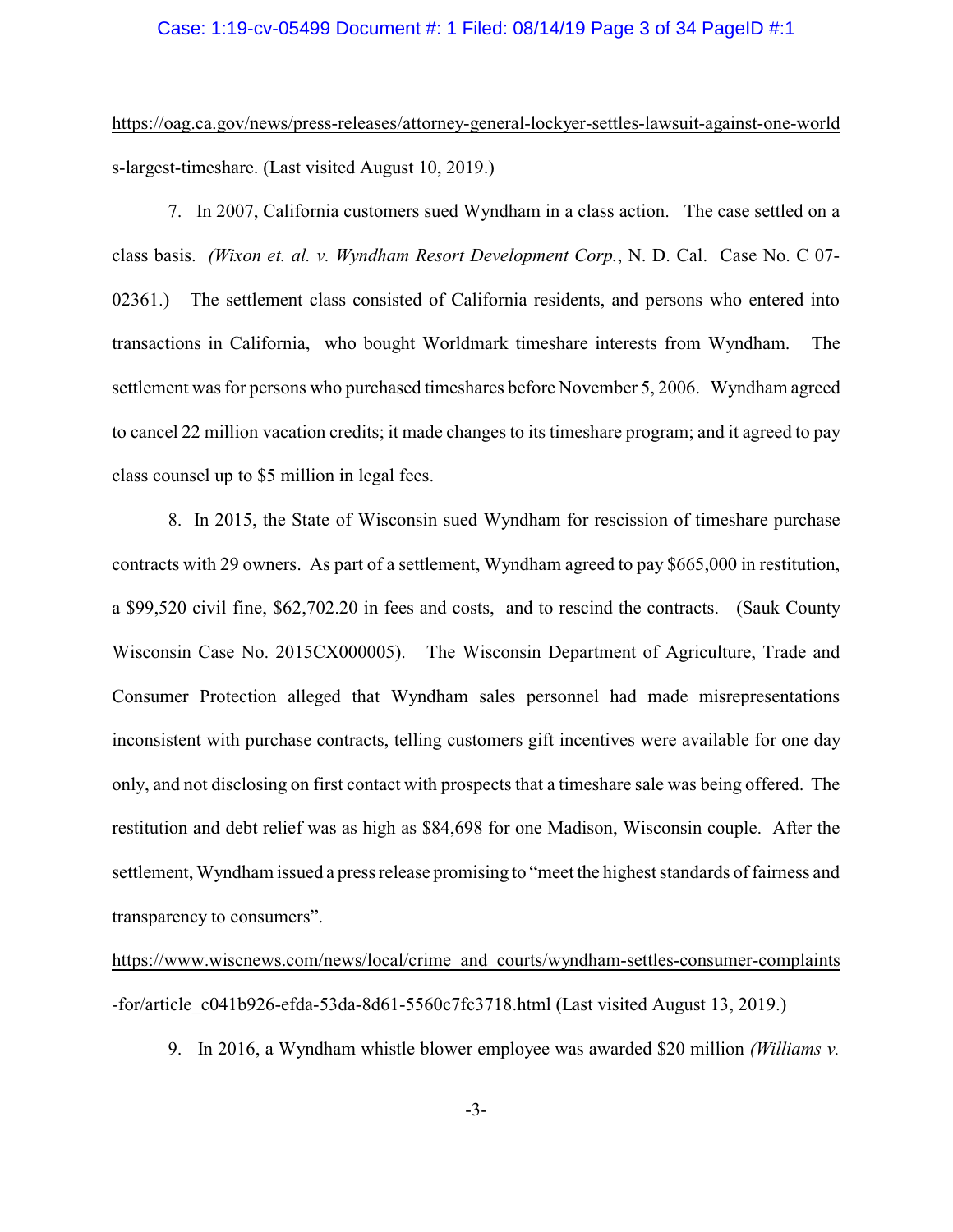### Case: 1:19-cv-05499 Document #: 1 Filed: 08/14/19 Page 4 of 34 PageID #:1

*Wyndam Vacation, Ownership, Inc.*, San Francisco Superior Court, Case No. CGC- 12-526187) after being wrongfully terminated. The whistle blower exposed that Wyndham defrauded elderly customers, opened and maxed out credit cards without their knowledge, and lied about fees. In its rulings on post trial motions, the court found that "Wyndham's San Francisco site was defrauding many customers, mainly the elderly... When timeshare sales were off, Wyndham had 'TAFT Days' – "Tell Them Any Frigging Thing'". (See *Williams*, *supra*, Slip Op. at pp. 1-2 dated March 10, 2017 attached as **Exhibit A** .)

10. After getting consumers to sign form contracts through deceptive sales practices, Wyndham then breaches its form contract entitled " Security Agreement - ClubWyndham Access Vacation Ownership Plan - Retail Installment Contract - Purchase and Security Agreement" by not making destination accommodations available, by charging excessive fees not referenced in the contract, and by failing to provide promised ancillary services such as cleaning and housekeeping.

### **PARTIES**

11. Plaintiffs AnnaMarie and Michael Deneen live in Homer Glen, Illinois and are residents of the State of Illinois. Plaintiffs Erin and Paul Munoz live in Chicago, Illinois and are also Illinois residents. Plaintiffs Plaintiff Nazret Z. Gebremeskel lives in the District of Columbia. All Plaintiffs are government employees.

12. Defendant Wyndham is a Delaware corporation doing business in the State of Illinois. Its principal office is at 6277 Sea Harbor Drive, Orlando, FL 32821.<sup>1</sup>

<sup>&</sup>lt;sup>1</sup>The holding company for Wyndham is a publicly traded company known as Wyndham Destinations Inc. Wyndham Destinations Inc. is also a Delaware corporation. On or about March 19, 2018, Wyndham Worldwide announced its filing of a Form 10 Registration Statement whereby it was separated into two public companies. One public company which owns and operates hotels was the Wyndham Hotel Group which became known as Wyndham Hotels and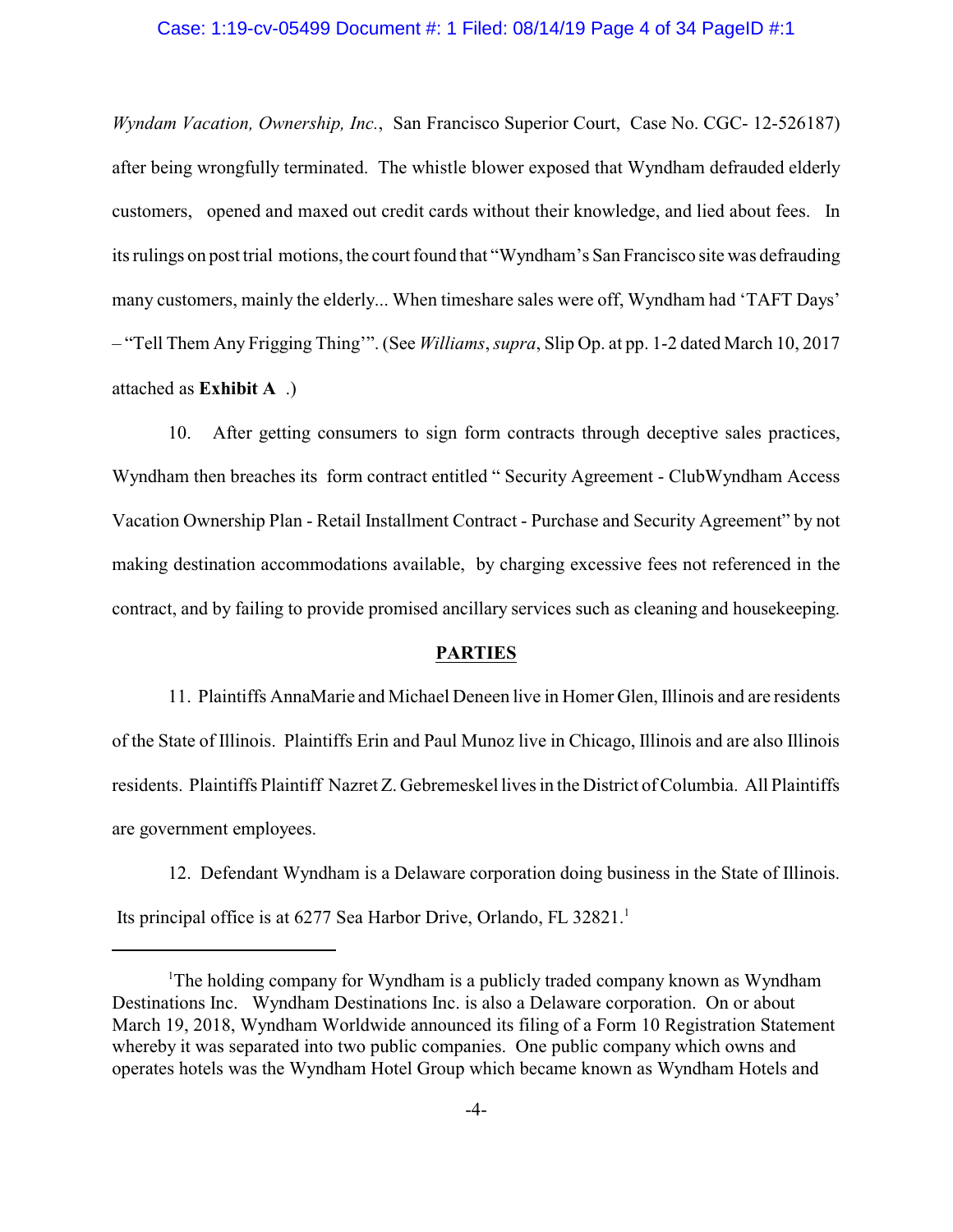#### **JURISDICTION AND VENUE**

13. This Court has subject matter jurisdiction under the Class Action Fairness Act, 28 U.S.C. § 1332(d)(2). This is a civil action in which the matter in controversy exceeds the value of \$5,000,000, exclusive of interests and costs. At least one class member is a citizen of a state that is different from the state of citizenship of Wyndham.

14. Defendant Wyndham is subject to jurisdiction in this District by virtue of its extensive business dealings and transactions within the State of Illinois. Wyndham leases office space in Chicago, Illinois. Wyndham also leases space for administrative functions in Northbrook, Illinois. Wyndham maintains marketing and sales offices throughout the United States including an office at 71 East Wacker Drive, Chicago, IL 60601. It hosts timeshare sales presentations at various locations in this District including Chicago and Six Flags Great America in Gurnee, Illinois. Wyndham is registered with the Illinois Secretary of State to do business in Illinois (File Number 68867657). Wyndham destination properties in the timeshare program include the Wyndham Grand Chicago Riverfront hotel in Chicago, Illinois and the Wyndham Galena in Galena, Illinois.

15. Venue is proper in this District under 28 U.S.C. §§ 1391( b ) and ( c ) because Plaintiffs reside in this District, a substantial part of the events giving rise to the claim occurred here, and because Defendant maintains offices in this District.

## **FACTUAL ALLEGATIONS**

16. Wyndham is the largest timeshare ownership program in the world with 925,000 members and over \$5 billion in revenue in 2017. It develops and operates a portfolio of over 220 resorts throughout the world with 25,000 individual units.

Resorts, Inc. The other public company which offers timeshares is Wyndham Destinations Inc.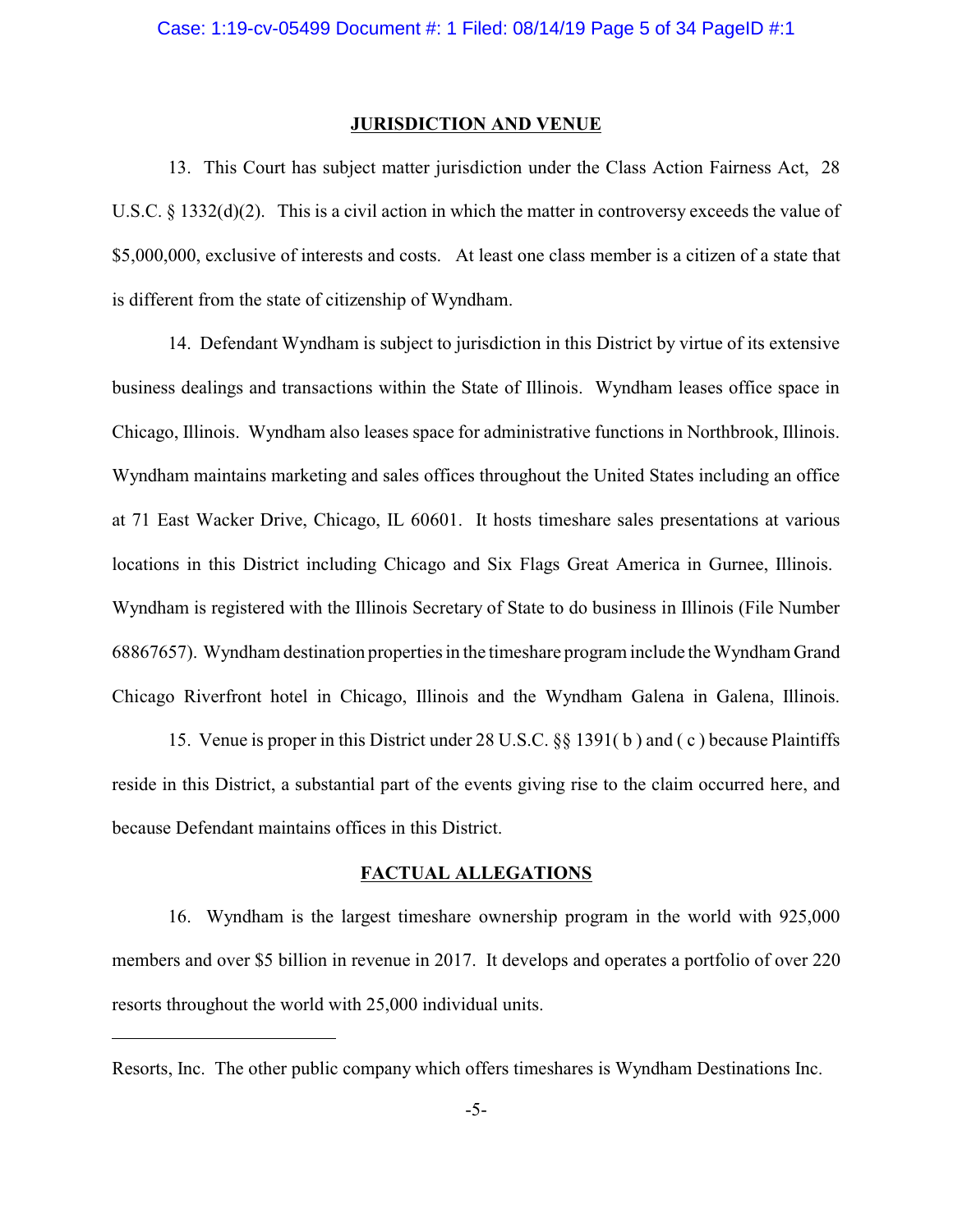### Case: 1:19-cv-05499 Document #: 1 Filed: 08/14/19 Page 6 of 34 PageID #:1

17. Wyndham markets and sells vacation ownership interests in the form of points, provides consumer financing in connection with the sale of points, provides property management services to the purchasers, and develops and acquires vacation ownership resorts.

18. On August 2, 2017, Wyndham Worldwide issued a press release that it would separate into two publicly traded companies. It announced that Wyndham Vacation Ownership would be the world'slargest publiclytraded timeshare company. Wyndham Vacation Ownership joined with RCI. RCIwas the world's first and largest vacation exchange network with over 4,300 affiliated properties in more than 100 countries. The joinder of Wyndham Vacation Ownership and RCI was to provide purchasers of Wyndham points with the widest possible availability of timeshare units for vacation usage. In the press release announcing the change, Michael Brown, CEO of Wyndham Vacation Ownership, stated:

By joining the largest timeshare company in the world with the largest timeshare exchange network and connecting them seamlessly to the Wyndham Rewards platform, we will be positioned to provide the widest variety of vacation opportunities to our owner base and network affiliates..

*Wyndham Worldwide Announces Plan to Become Two Publicly Traded Hospitality Companies*, Wyndham Destinations Press Releases (August 2, 2017),

https://www.wyndhamdestinations.com/news-media/press-releases/wyndham-worldwideannounces-plan-become-two-publicly-traded-hospitality (last visited Aug. 6, 2019) (**Exhibit B hereto.**)

19. On its website, Wyndham Destinations Inc. boasts that it has over 4,300 vacation

destinations, over 20 brands, and that as the world's largest vacation ownership, exchange and

rental company, it makes every trip a perfect vacation experience.

<https://www.wyndhamdestinations.com/us/en> (Last visited Aug. 6. 2019).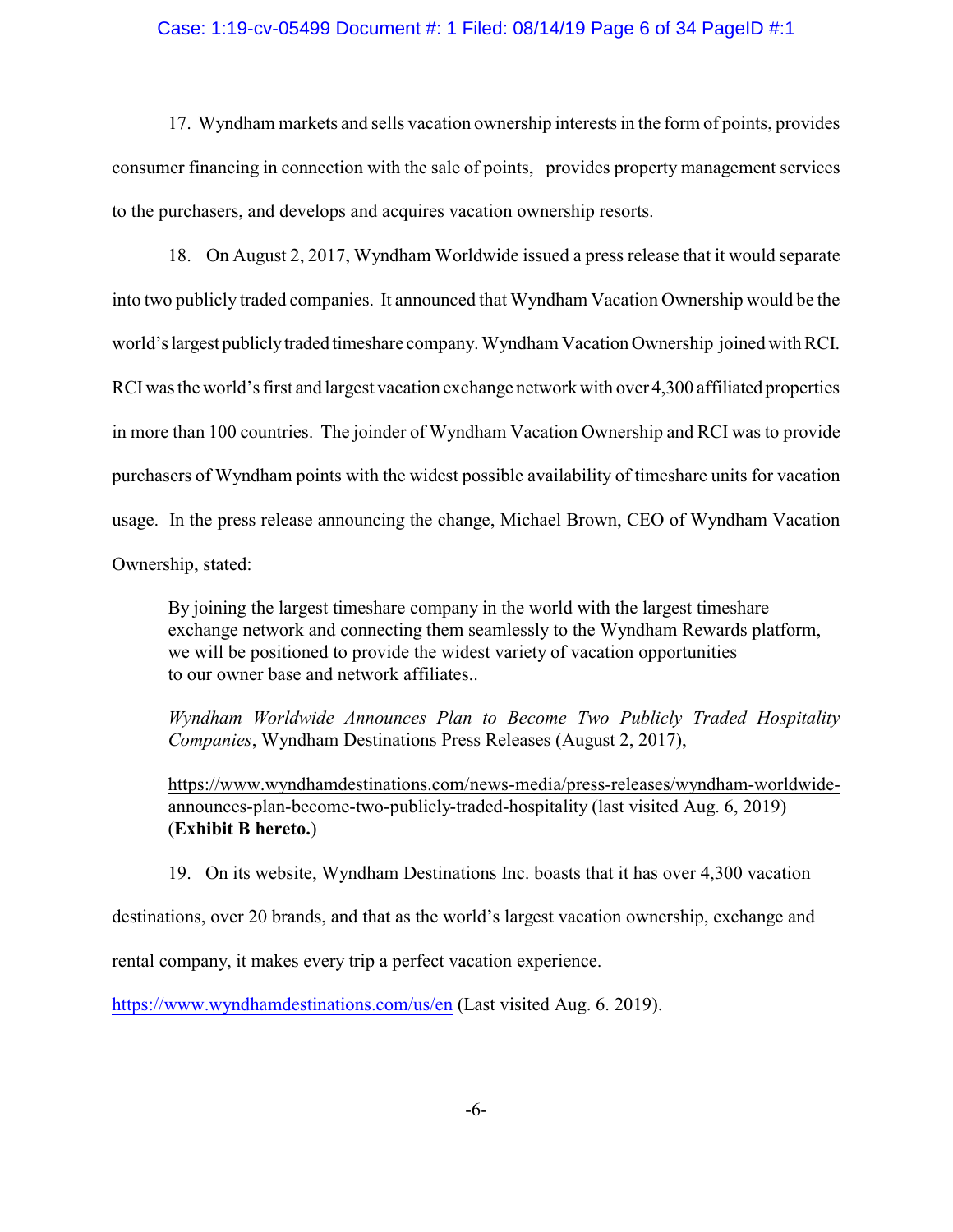#### **WYNDHAM'S BUSINESS MODEL**

20. In the traditional timeshare business model, a participant purchased a fractional interest in a specific piece of property. The member would own the right to a specific week of occupancy in a particular unit in a specific identified property. The participant could then be entitled to trade that week of ownership for a week in another property. However, if the member did not trade his or her week, he or she was guaranteed the right to stay in the identified week in the identified property.

21. In the Wyndham model, participants purchase points which are supposed to be currency to stay at any Wyndham or affiliated resort throughout the world. Fundamental to the Wyndham sales and marketing pitch is that purchasers will have a dizzying array of choices and will be able to stay at their desired property wherever it might be. Purchasers buy points so they can travel to their desired location whether it is Scotland, Colorado, Hawaii or some other place . In fact, desired destinations are not available at the desired time and have to be booked sometimes as much as a year in advance, assuming they are even available. The sales pitch is false and misleading.

22. The business practice of Wyndham is to focus on selling points, rather than managing the destinations and making them available to members. Wyndham members find that there is little availability. When they complain, Wyndham's response is that they need to buy more points.

23. Wyndham members are subject to a life long frenzied marketing pitch to buy more points and upgrade their membership. When a member arrives for a vacation at a destination, the sales pitch starts before they have even parked their car. A common Wyndham ploy is not to give a parking pass to a member until they agree to attend an "owner update meeting". The purported owner update meeting is nothing more than another high pressure sales presentation to get them to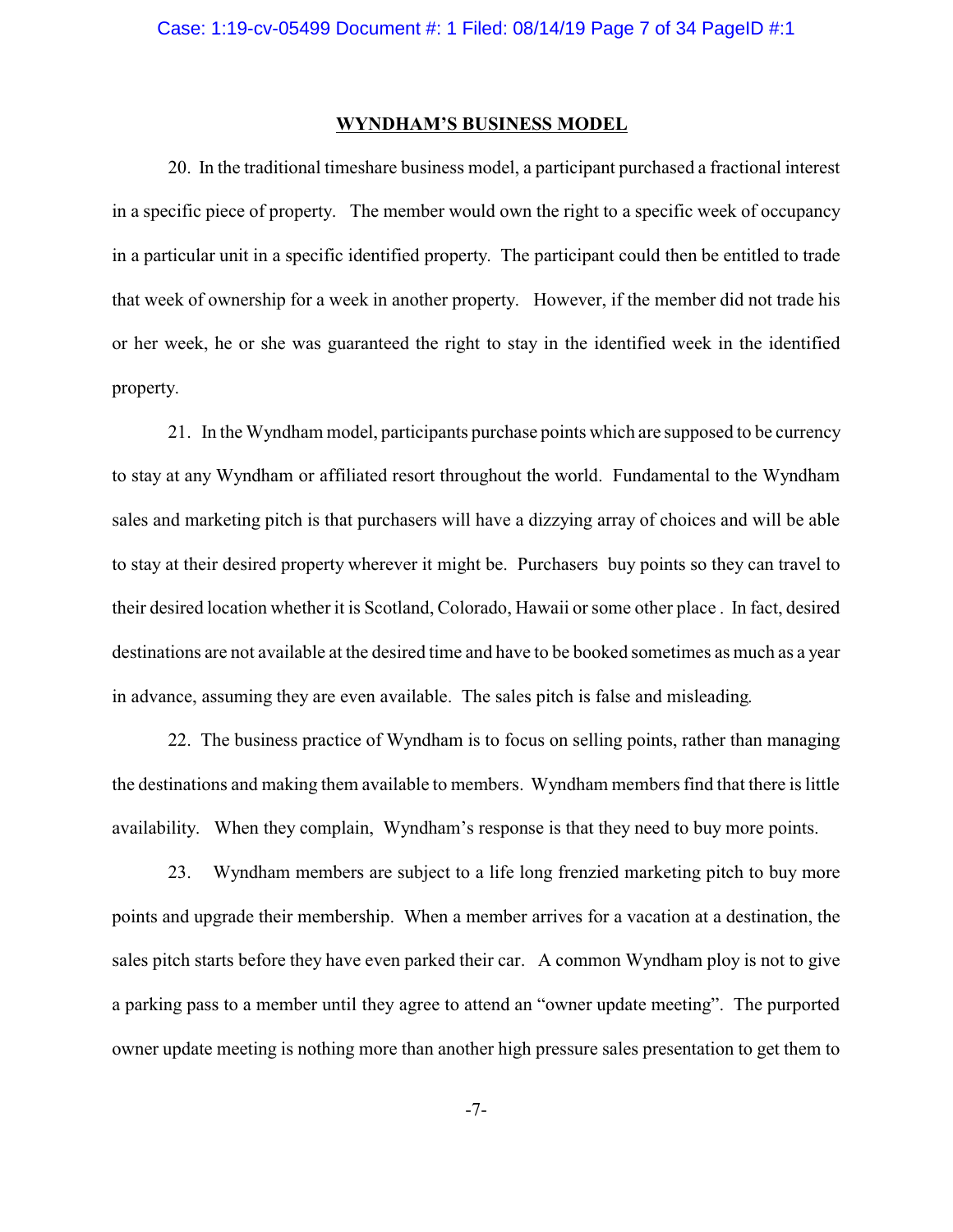buy more points.

24. If Wyndham members manage to get parking passes without committing to attending a sales meeting, they are constantly harassed with phone calls to their rooms and marketingmaterials under their doors to attend more sales meeting. These meetings last most of a day and do not conform to most consumers' idea of a "vacation day".

# **THE MISLEADING AND DECEPTIVE WYNDHAM SALES PRESENTATIONS**

25. The Wyndham sales presentations follow the same pattern. The key elements are:

a. As was the case in the State of Wisconsin action, prospects are not told up front that theywill be attending a lengthy high pressure Wyndham timeshare sales meeting – otherwise, few, if any, people would show up;

b. Prospects staying at a Wyndham owned hotel or resort are enticed to attend the timeshare sales meeting by the offer of a free gift, free trip, discount coupon or prize;

c. Purchasers are lied to about how long the meeting will last – the sale pitch is that if you just attend this one hour or 90 minute meeting, you will "earn" the offered gift or prize;

d. In reality, the sales presentations usually last five or six hours;

e. Potential customers are physically worn down by the length of the meetings;

f. The Wyndham strategy is to break down the prospective purchaser's resistance to buying by relentless physical and psychological pressure;

g. Prospects are told that they need to buy for the sake of their children, to be able to leave the points to their children, to spend time with their families and to fulfill their dreams of being able to vacation anywhere in the world;

h. People are kept in the meetings for hours at length by free food, the offered gifts and a never ending barrage of "special" bonus points if they sign a contract right away;

I. Whenever someone shows resistance, the sales person leaves to consult with a manager and then comes back to offer special bonus points, some type of additional prize or gift, and the offer of a higher level of membership;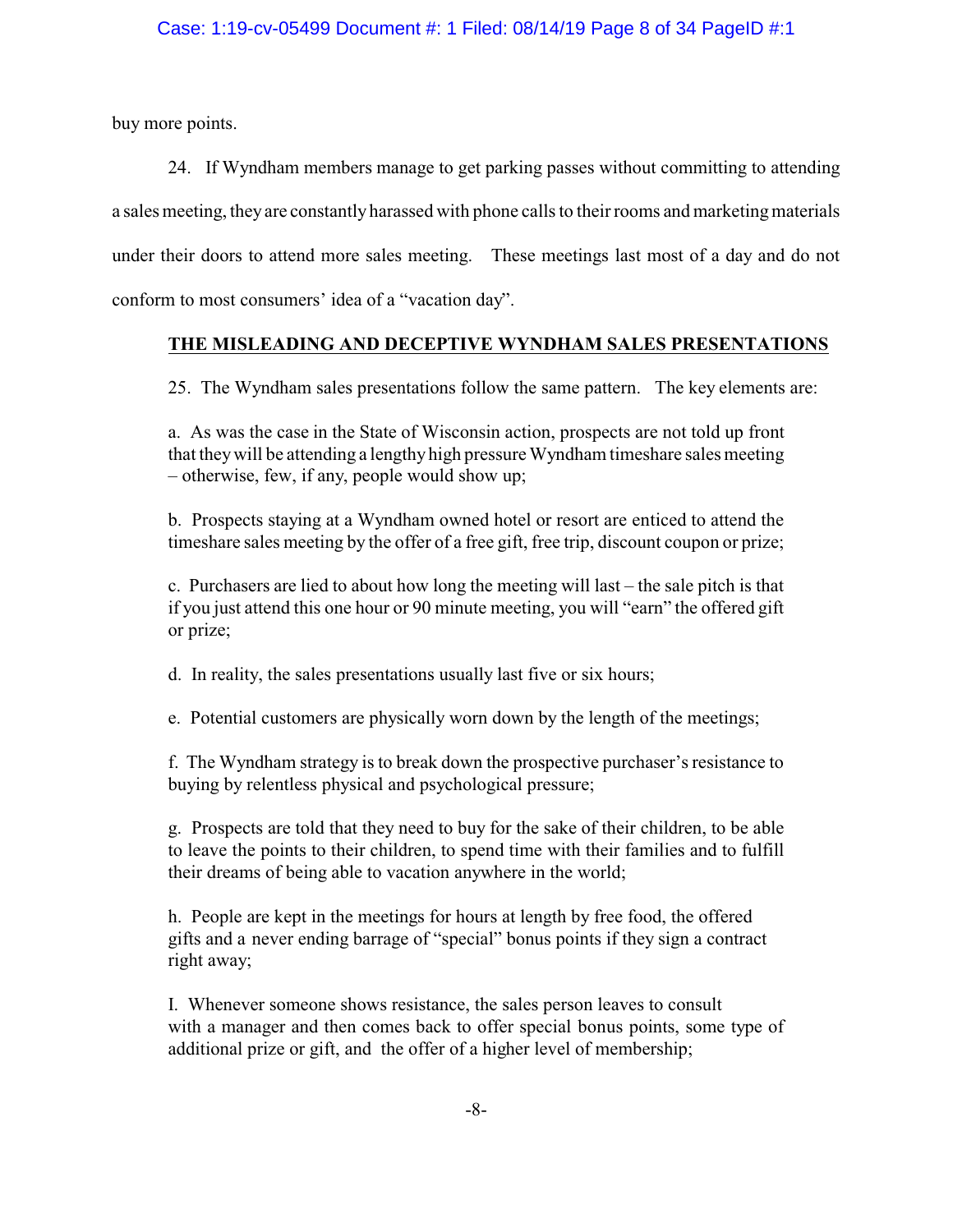k. The sales pressure is relentless throughout the day;

l. Wyndham makes it difficult for people to leave by the threat of losing their prizes, and other tactics such as checking in purses and transporting attendees in vans to off site locations so they have no simple way to return;

m. One-on-one sales pitches are made throughout the day and a prospective purchaser is often assigned one person who stays with them the entire time to befriend them; and,

n. A false sense of urgency is created with repeated use of phrases such as "one time offer" and "today only" to create the impression that prospects can never have the same opportunity again.

If this was all there was to it, it would simply be a high pressure sales environment akin to

being locked in new car dealership for most of the day. However, individuals are repeatedly lied to about the material elements of the program including misrepresentations that points will not expire, that units will be available, that maintenance fees will not increase, that long advance booking time is not required, and that points are easily transferable or marketable.

26. First person narratives about what goes on at Wyndham sales presentations abound on the web as well in the complaints filed with the State of Florida obtained through a public records request. Here is but one example from a document produced by the State of Florida. It is a written statement from Kathryn Bryan of Oregon, Ohio filed with the Florida Division of Consumer Affairs on September 5, 2018 (**Exhibit C** - emphasis supplied) :

We met with Brett Sherman who described the benefits of owning Wyndham points, how Wyndham was continuously purchasing resort properties for its owners, and how reasonably priced Wyndham points were. We were about to leave when the sales manager came over and stated that if we purchased 154,000 points at that meeting, he would allocate an additional 154,000 bonus points which would put us in a Silver Owner level.

We were told that by doing this it would allow us to stay at any of the Wyndham properties around the world**. Later we found out this was totality [sic] not true,**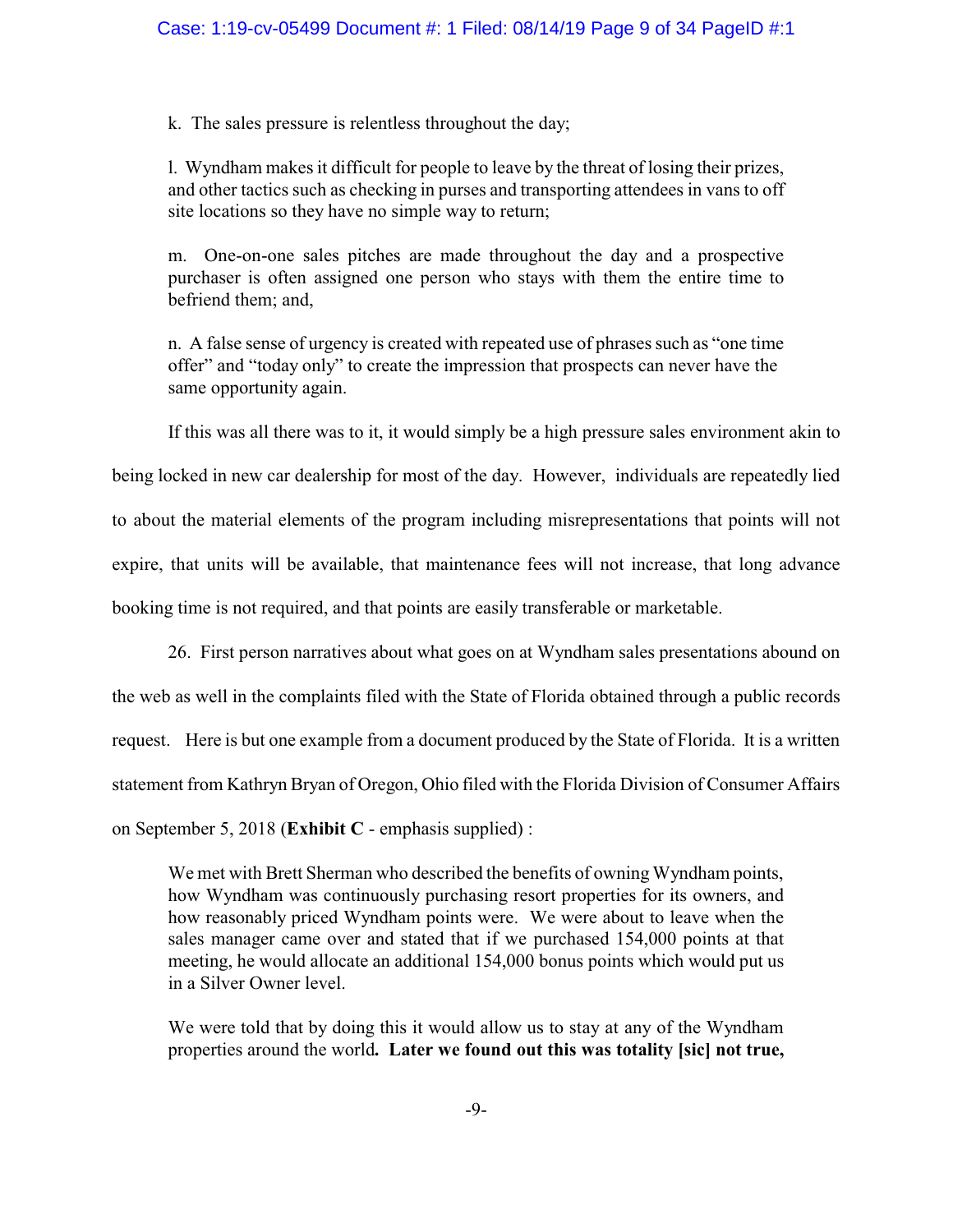# **but the lie did come to light until we tried to a book a week stay in Hawaii for our anniversary.**

27. Kathryn goes on to describe "owner update" meetings which were promised to last 90

minutes. Purchasers were enticed to attend with \$50 gift cards. The meetings actually lasted  $4\frac{1}{2}$ 

hours. Her narrative continues with descriptions of subsequent sales meetings. She confronted a

senior sales manager with misrepresentations from prior meetings. He responded:

"Maybe so, but these people are no longer here. And whatever they told you we do not have to honor'. He in essence told us that we had been lied to but then said that he could help us get out of this situation if we purchased an additional 210,000 points. ...

We were accompanied to the finance office by all three salespersons. It felt like we were under arrest or going to the firing squad. All we wanted to do was straighten out the lies that we had been told that the other salespeople had told us and get the mess cleaned up. We deposited an additional \$3842.69 and financed the additional points for \$34,807.01 ...

The additional points and our Platinum status would guarantee us reservations at the Emerald Grade any time of the year even in the winter months. The sales manager did not tell us that Wyndham had only taken over a certain number of 2/3/4 bedroom units (no 1 bedroom units).

We had to discover this on our own when we attempted to book a one week stayed [sic] there and called the Emerald Grande directly. **We were informed they could not accommodate us in any unit for an indefinite period of time no matter what our level with Wyndham.**

# **(Yet more omission/ misrepresentation of facts) But you know it can't even be called that. It is just out-and-out lying.**

Kathryn's statement highlights the misleading and deceptive Wyndham tactics. Its sales people

routinely falsely tell purchasers that the solution to their availability problem is to spend more money

for more points.

28. Wyndham sales people are trained to make misrepresentations. The whistle blower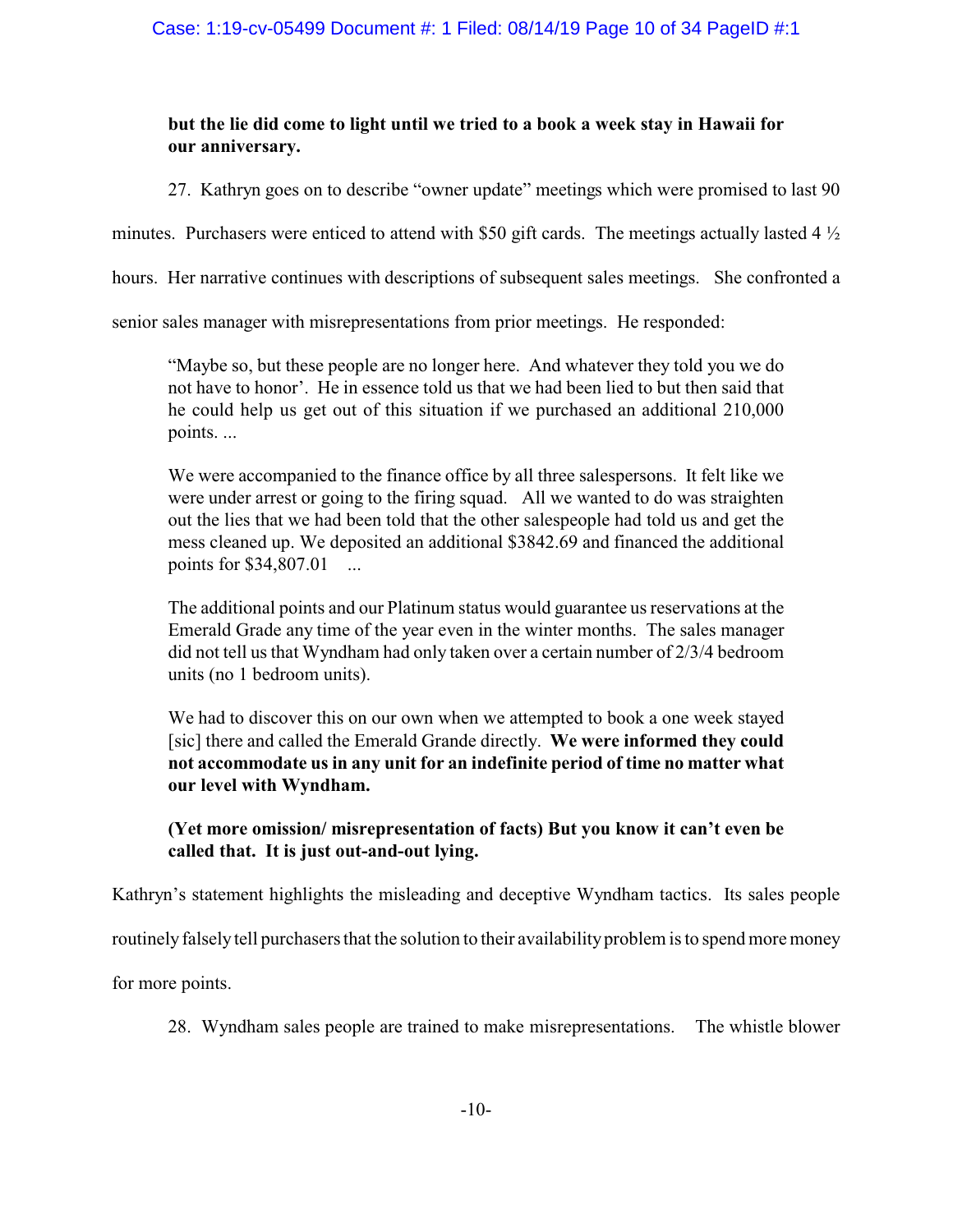### Case: 1:19-cv-05499 Document #: 1 Filed: 08/14/19 Page 11 of 34 PageID #:1

complaint filed by former Wyndham sales people Patricia Williams and Steve Gutfield against

Wyndham (Superior Ct. State of California, San Francisco County Case No. CGC 12-526187)(

**Exhibit D** hereto) lays this out in excruciating detail. Plaintiffs state in their First Amended Complaint :

... Ms. William overheard other sales associates making illegal and false representations to various customers. ... For example, some owners were informed if they increased their points (points are used to establish eligibility for various products), they could do so at essentially no cost. ...

Other member services representatives falsely represented that theywere going to be reducing the monthly statements for owners or that maintenance fees would be 'capped', when in fact such payments were actually being deferred or they were subject to increases. These 'lower monthlypayments' schemes in realitywere simply a way to fraudulently induce customers into buying more services and borrowing more money.

Williams First Amd. Complaint ¶17.

29. The Williams Plaintiffs go on to allege that Wyndham knew of, sanctioned and encouraged the fraudulent behavior in order to drive up sales. Numerous supervisors and managers were aware of the conduct. Indeed, sales manager Steven Savino began "conducting training meetings in which he taught employees how [to] use unethical methods for selling timeshares..." William First Amd. Complaint ¶22, 24.

**PLAINTIFFS ERIN AND PAUL MUNOZ**

30. Erin Munoz has worked as a Chicago Police Officer since 1999. She is assigned to a citywide tactical team targeting gangs and high crime areas. Her husband Paul Munoz is a Sergeant with the Cook County State's Attorney's Office Investigations Bureau. He investigates homicides, narcotics and other felonies.

31. In January 2013, they were on vacation at a Wyndham resort, Bonnet Creek, in Orlando,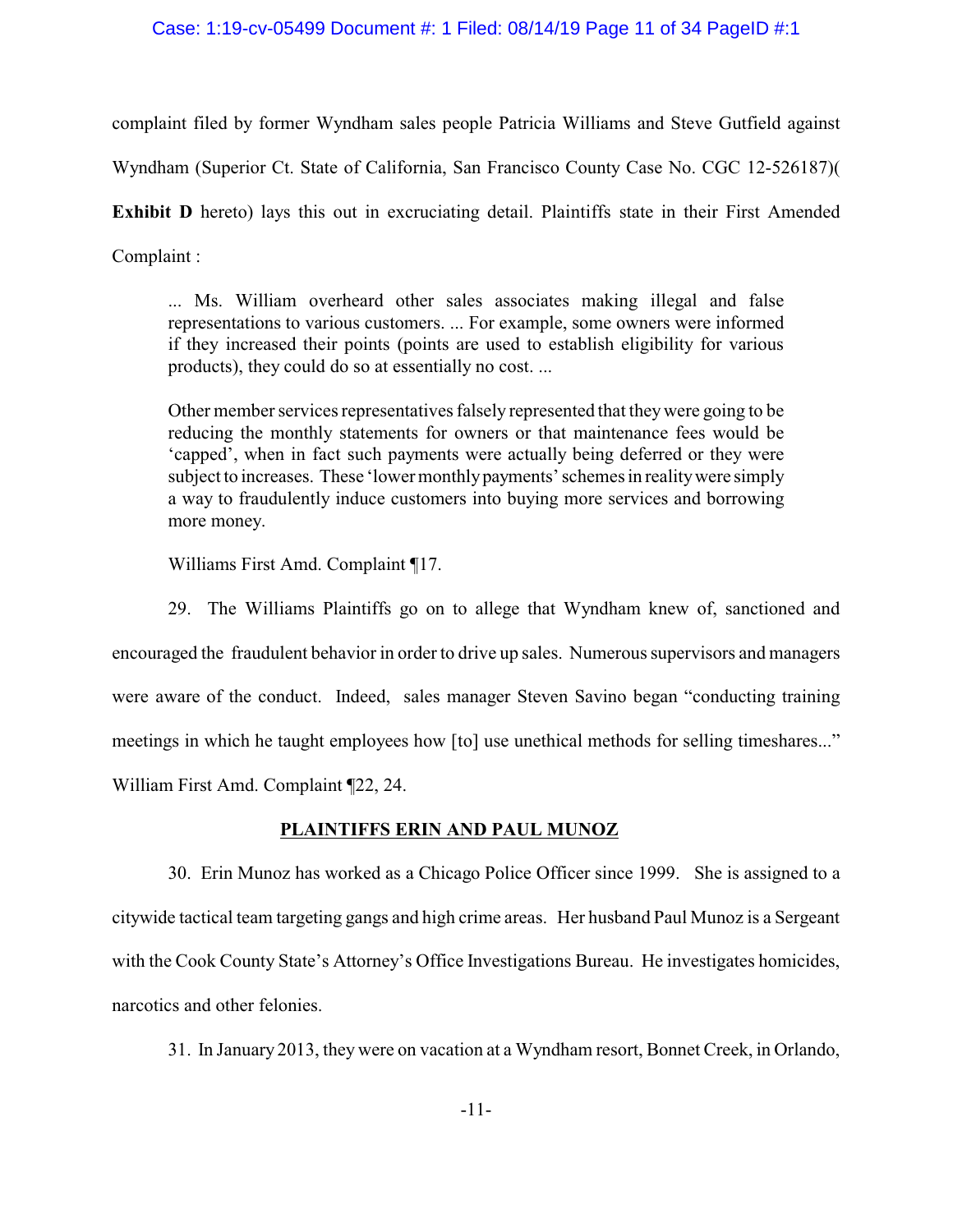## Case: 1:19-cv-05499 Document #: 1 Filed: 08/14/19 Page 12 of 34 PageID #:1

Florida. Erin had found a unit to stay at through ebay. They had no prior dealings with Wyndham Vacation Resorts, Inc. However, Wyndham Vacations Resorts, Inc., the defendant herein, had sales people on site. The sales staff approached the Munoz's and offered them theme park tickets to attend a timeshare sales presentation. As usual, the presentation was lengthy. Among other things, the Munoz's were told that a Wyndham timeshare would be a wonderful purchase to pass on to their children.

32. Nothing was said about problems with availability of units once they purchased.

- 33. Nothing was said about the fact that points would expire if not used.
- 34. Nothing was said about maintenance fees increasing.
- 35. Nothing was said about having to book one year in advance.

36. Nothing was said about the number of points needed in high versus low season.

37. Nothing was said about the fee involved if points were transferred to RCI, a Wyndham

## affiliate.

38. Theywere misled by the deceptive sales process. Theywere induced to enter a Purchase and Sale Agreement dated January 2, 2013. Their Purchase and Sales Agreement of the Munoz Plaintiffs ( **Exhibit E**) makes no sense on its face. Wyndham purports to sell them:

a 84,000/804,860,000 undivided in tenants in common interest in Units 679-686, 688, 690-698, 779-786, 788, 790-798, 879-886, 888, 890-898, 979-986, 988, 990- 998, 1079-1086, 1088, 1090-1098 in Building S, Phase V having a Floating Use Right ("Property') of FAIRFIELD ORLANDO AT BONNET CREEK RESORT, A CONDOMINIUM ("Condominium") together with all appurtenances thereto , located at 9560 Via Encinas, Lake Buena Vista, Florida 32830.

It is impossible to tell with any certainty what property is being bought and sold. Among things,

"floating use right" is a non-existent legal term and is not defined in the agreement.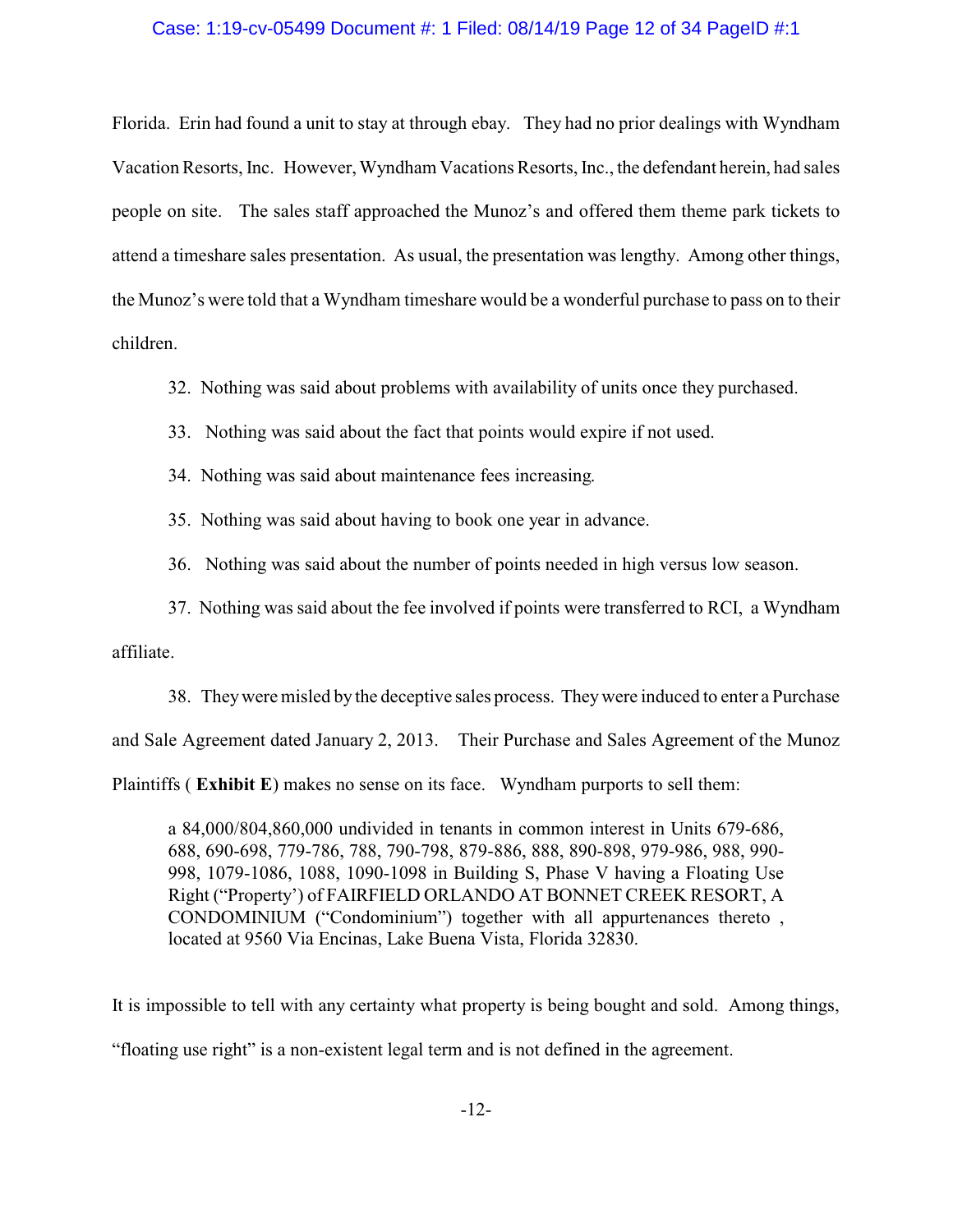### Case: 1:19-cv-05499 Document #: 1 Filed: 08/14/19 Page 13 of 34 PageID #:1

39. The contract assigns them 168,000 points and states that points are only "symbolic". This is contrary to the sales presentations which equate points to money or currency to be used to obtain vacation stays. The contract also has a half baked definition of VOI, Vacation Ownership Interest, as a fraction where it defines the numerator but fails to state what the denominator is.

40. The contract fails for its ambiguity. It is void *ab initio* and should be rescinded.

41. After purchasing, Erin and Paul discovered that destinations were not available and that they could not even stay at Bonnet Creek in Orlando. They had a better chance at staying at that Wyndham resort by just buying on line through ebay as they had done before becoming Wyndham vacation members.

42. Subsequently, the Munoz's were at Six Flags Great America in Gurnee, Illinois, and stopped by a Wyndham sales booth. They were offered a certificate for a free two night hotel stay if they attended a meeting at the Wyndham Grand Chicago Riverfront Hotel. This meeting turned into another lengthy sales presentation. Erin and Paul Munoz were told that the solution to the problem they were having with availability was to spend another \$20,000 to buy more points.

### **PLAINTIFF GEBREMESKEL**

43. Plaintiff Nazret Gebremeskel (Naz) lives in the District of Columbia. She works for the District of Columbia as an unemployment claims examiner.

44. In September 2017, she was vacationing in Las Vegas, Nevada and wanted to buy tickets for Cirque du Soleil. The ticket seller told her that she would be eligible for discount tickets if she agreed to attend a 90 minute presentation where breakfast would be served. The event was a marketing presentation by Wyndham to sell contracts in its timeshare program. Instead of lasting 90 minutes, the presentation lasted almost 7 hours. It began at 9:00 a.m. and was not over until 4:00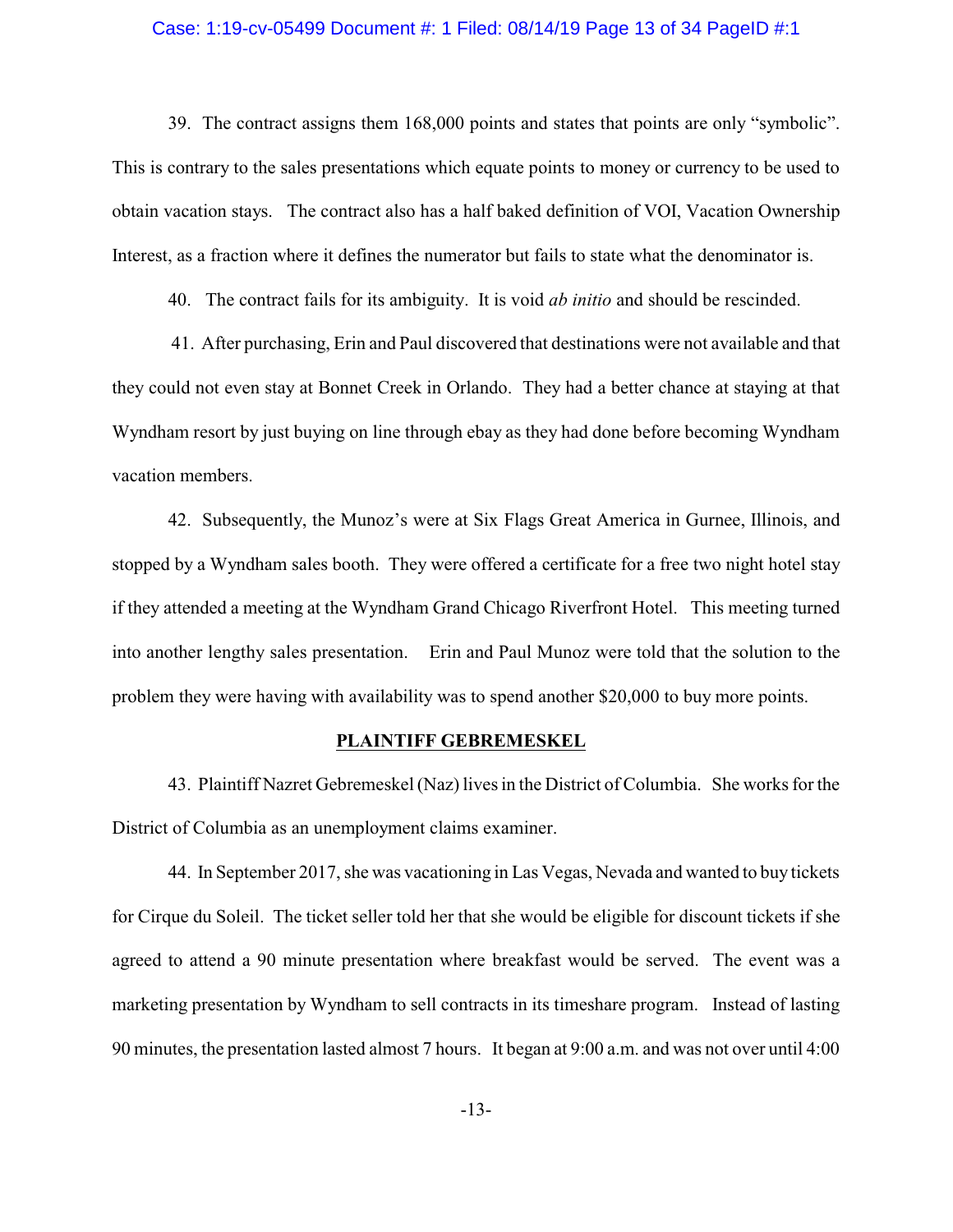### Case: 1:19-cv-05499 Document #: 1 Filed: 08/14/19 Page 14 of 34 PageID #:1

p.m. When Naz was at the meeting, a Wyndham representatives insisted on checking her purse. She was assigned a single sales agent who spent the whole day with her. Naz was transported in a van to the meeting at a Wyndham location from the hotel where she was staying so that made it difficult for her to leave the sales presentations. In its form letter denying purchasers requests to rescind contracts, Wyndham states that no one is forced to stay at these sales presentations and that attendees are "free" to leave. The truth is that short of locking the doors, Wyndham does everything it can to discourage attendees from leaving.

45. Wyndham sales presentations are notorious for their length and sales pressure. Individuals are enticed to attend by the offer of free gifts or vacation stays which are often hard to redeem. The sales pitch is promised to be short in length and then drags on for many hours. The sales personnel misrepresent the availability of vacation properties, misrepresent the cost and fees of the program, and create a false sense of urgency by stating that an offer is good for that day only. Misrepresentations are also made about resale value of the program, and the reservation process. These are the sales practices of Wyndham that led the States of California and Wisconsin to sue Wyndham for false and deceptive marketing.

46. The Wyndham sales presentation to Naz was true to form as a high pressure marketing pitch. Various gifts and prizes were offered to induce Naz to sign a contract. She was offered bonus points, a tablet, and a trip to Las Vegas as incentives to sign a timeshare contract.

| <b>False Wyndham Sales Representations</b> | Truth                               |
|--------------------------------------------|-------------------------------------|
|                                            |                                     |
| Wyndham timeshare points never expire.     | They expire every year if not used. |

47. The following deliberate misrepresentations were made to her: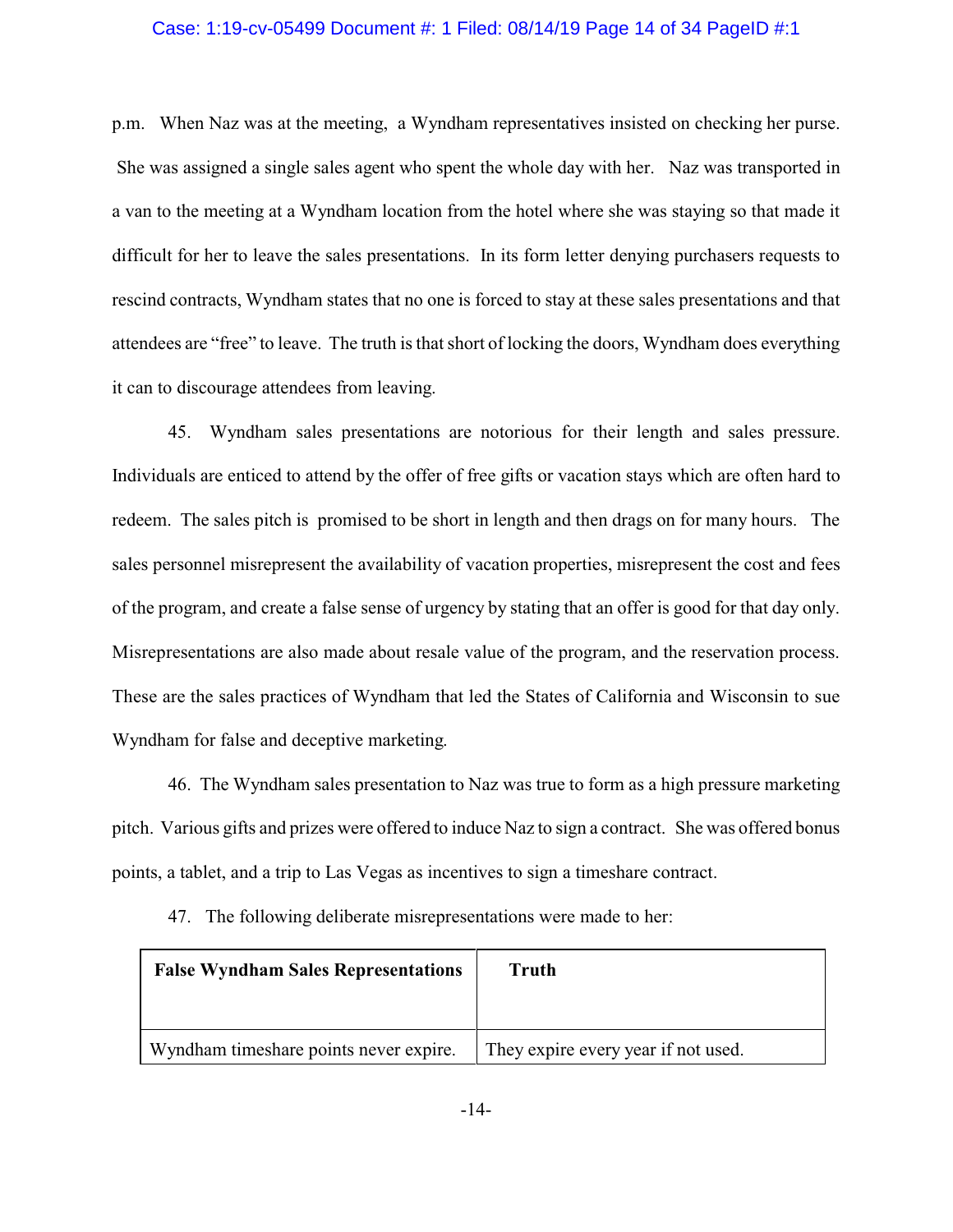# Case: 1:19-cv-05499 Document #: 1 Filed: 08/14/19 Page 15 of 34 PageID #:1

| Wyndham timeshare points can be sold<br>for cash.                           | They expire every year if not used.                                                                                                                                        |
|-----------------------------------------------------------------------------|----------------------------------------------------------------------------------------------------------------------------------------------------------------------------|
| Maintenance fees would not increase<br>significantly.                       | Maintenance fees increased significantly.                                                                                                                                  |
| Contract could be refinanced for lower<br>interest rate with another bank.  | Contract could not be refinanced.                                                                                                                                          |
| Purchasers would routinely save money<br>by being Wyndham timeshare owners. | It was often cheaper to simply book flights<br>and hotels on line through public websites<br>such as booking.com, hotwire.com or<br>trivago.com than using Wyndham points. |

48. In addition, the following material facts were never disclosed to Naz.

| <b>Omissions</b>                                                                                                                                                                       |
|----------------------------------------------------------------------------------------------------------------------------------------------------------------------------------------|
| No disclosure was made about how many points would be needed to stay at resorts or<br>hotels.                                                                                          |
| No disclosure was made as to how far in advance destinations had to be booked.                                                                                                         |
| No disclosure was made as to availability of destinations.                                                                                                                             |
| No disclosure was made that many times, it would be cheaper to book a flight or hotel<br>through trivago.com or other public travel websites than through the Club Wyndham<br>program. |
| No disclosure was made that fees would be required to transfer points for use with RCI,<br>an affiliated timeshare company.                                                            |
| No disclosure was made that Purchaser would have to wait to use points after signing<br>contract.                                                                                      |
| No disclosure was made that approximately \$50 fee would be charged to transfer points<br>to RCI.                                                                                      |

49. Naz signed the "Security Agreement, ClubWyndham Access Vacation Ownership Plan,

Retail Installment Contract, Purchase and Security Agreement" dated September 2, 2017 attached

as **Exhibit F**. The total price to be paid for the 126,000 Points after finance charges is \$39,489.70.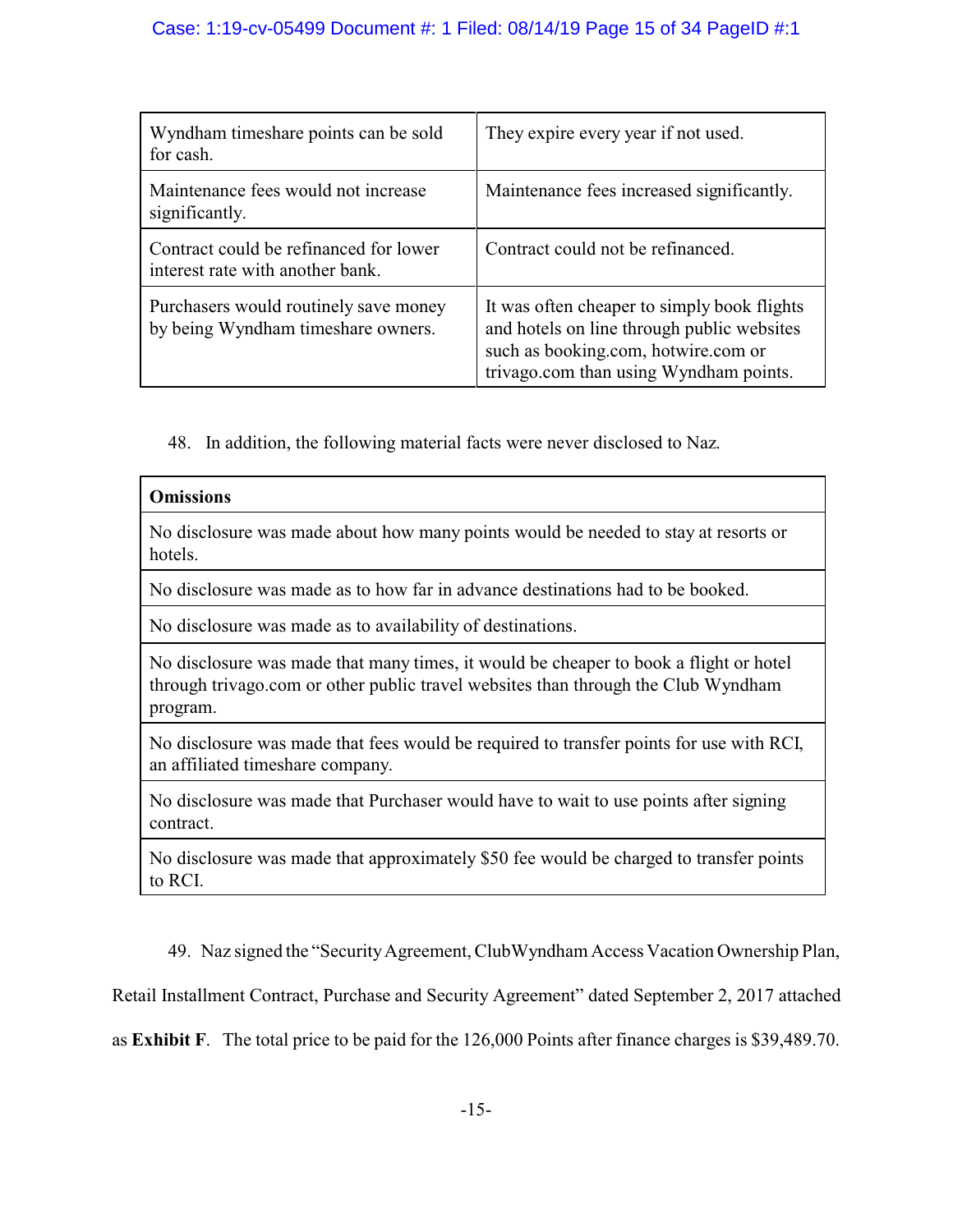### Case: 1:19-cv-05499 Document #: 1 Filed: 08/14/19 Page 16 of 34 PageID #:1

After signing the agreement, Naz discovered that it was cheaper to book flights to destinations such as Jamaica outside the Wyndham program through public websites that do not even charge for points or membership.

50. She has tried to cancel her agreement, but Wyndham refuses to cancel it. She also paid \$4,595 to American Resource Management Group, LLC who told her they would be able to obtain cancellation of the Wyndham contract. American Resource failed to do so and is now in bankruptcy. (S.D. Fl. Bankr. Ct. Docket No. 19-14605.)

### **PLAINTIFFS ANNAMARIE AND MICHAEL DENEEN**

51. AnnaMarie and Michael Deneen (Deneens) are a married couple living in Homer Glen, Illinois. AnnaMarie works for the Will County Assessor's Office, having previously worked as a paralegal for law firms including Neal, Gerber and Eisenberg in Chicago. Her husband works for the federal government in the office of Personnel Management. He retired from the military after 29 years in the U.S. Army and the Oklahoma National Guard.

52. In 2014, the Deneens were vacationing in Branson, Missouri when they were persuaded to attend a Wyndham timeshare sales presentation with the promise of a free trip to Las Vegas. The sales presentation lasted for hours and consisted of non-stop high pressure marketing. After being closeted with Wyndham sales personnel for three to four hours, the Deneens signed the contract entitled "SecurityAgreement - ClubWyndham Access Vacation Ownership Plan - Retail Installment Contract - Purchase and Security Agreement", attached hereto as **Exhibit G** and dated March 16, 2014. They purchased 105,000 points for the right to use and occupyWyndham vacation properties. The total sales price was \$31,700.35.

53. Like Naz's contract, the agreement is a pre-printed form contract. Wyndham uses the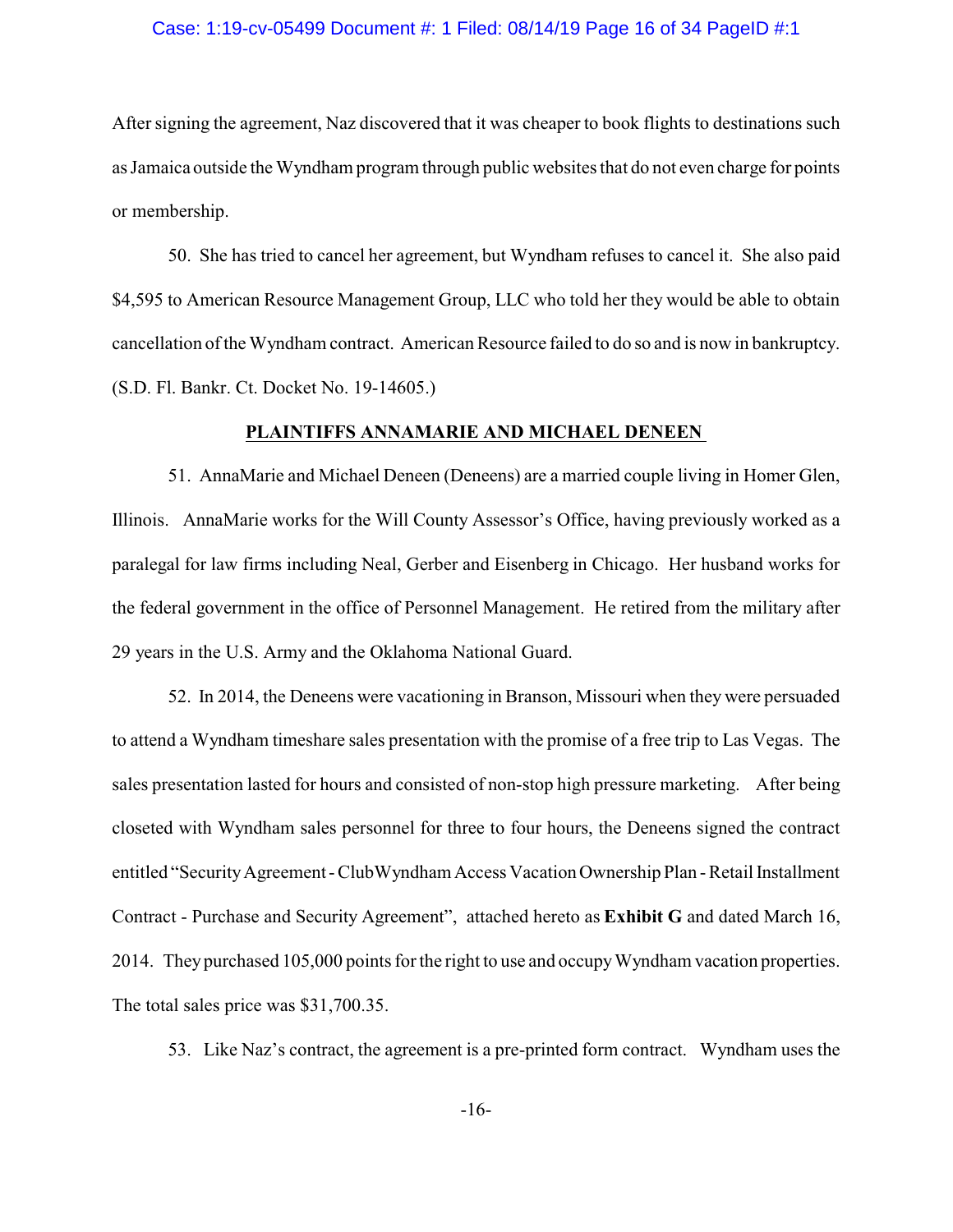## Case: 1:19-cv-05499 Document #: 1 Filed: 08/14/19 Page 17 of 34 PageID #:1

same agreement with other Class Members. The pre-printed terms are not negotiable. There is no arbitration clause in the agreements signed by Naz and the Deneens.

54. The prefaces to the agreements have the same language (apart from the name of the Purchaser). The preface to the Deneens' agreement states:

Wyndham Vacation Resorts, Inc., a Delaware corporation ("Seller") agrees to sell to MICHAEL J. DENEEN ANNA M. DENEEN HUSBAND AND WIFE ("Owner") a membership interest ("Ownership") in PTVO Owners Association Inc., a nonstock, non-profit Delaware corporation ("Association") which Ownership includes the right to participate in the ClubWyndham Access Vacation Ownership Plan ("Club") and the right to use and occupyClub Accommodations. ... These rights are denominated in Points...

The Agreement does not state what the initial "PTVO" stand for.

55. The Deneens purchased their 105,000 points for \$18,700 which was financed by Wyndham over 10 years at an annual rate of 15.99%. The total sales price was \$31,700.35. The 105,000 points expire annually if not used. At the beginning of the next year, the Deneens are credited with another 105,000 points. Points are the currency used to stay at Wyndham resorts. For instance, booking a one bedroom deluxe unit at the Wyndham Durango, Colorado for one week during prime season requires 105,000 points ( although this does not appear to be a prime destination since families are told that the rooms are small and that a coal train station behind the property leaves settled soot). Prime locations such as Hawaii require many more points – up to several hundred thousand points for a week's stay.

56. Paragraph 1 of the form agreement, which is entitled Ownership, states that "Owner is a member of the Association, and is entitled (a) to use Points to reserve the use of accommodations in the Club ..." This language creates an obligation on the part of Wyndham to make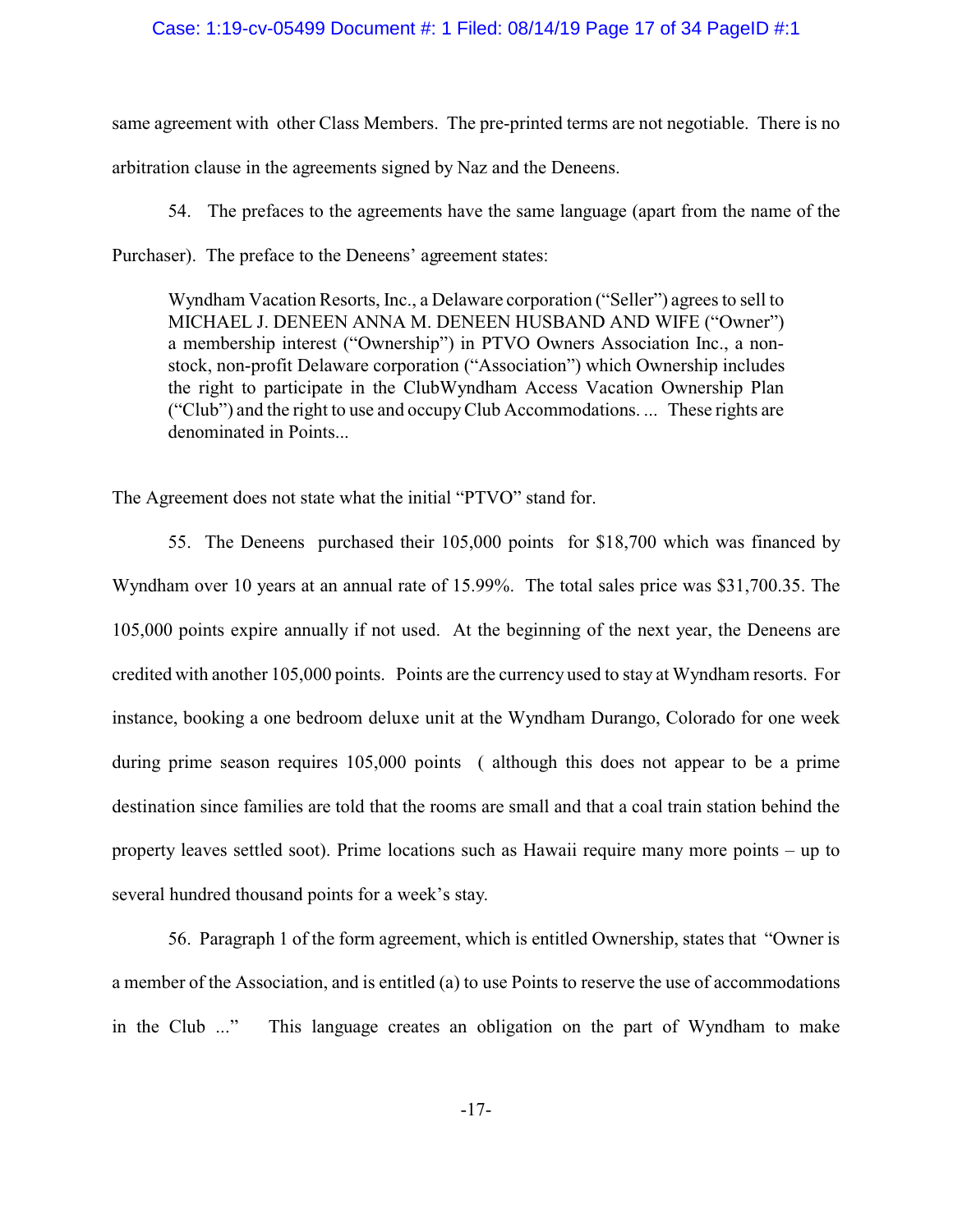### Case: 1:19-cv-05499 Document #: 1 Filed: 08/14/19 Page 18 of 34 PageID #:1

accommodations reasonably available. Otherwise, the contract fails in its essential purpose.

57. Paragraph 4 of the agreement, entitled Club Accommodations, provides that "Owner shall have access to all existing and future Club Accommodations and the properties within which those Club Accommodations are located ("Club Properties") as well as all other accommodations owned or operated by or associated with Club, wherever located". Likewise, this language creates an obligation on the part of Wyndham to make accommodations reasonably available.

58. Wyndham has breached the foregoing provisions of the agreement because it has failed to reasonably make available to Club Accommodations to the Deneens. They have a contractual right to obtain Club Accommodations and reservations within a reasonable time prior to the reservation dates. The Deenens have been repeatedly unable to do so. Club Accommodations are not available on a reasonable basis. The Deneens have been denied booking requests for Wyndham destinations in Chicago, Illinois, Galena, Illinois and Nashville, Tennessee. Further, they have to book at least nine months in advance to have a chance at their desired locations.

59. In addition, Wyndham has imposed unreasonable booking fees on Class Members including the Deneens. For instance, a \$99 reservation fee is charged for each Wyndham Club Pass reservation to book space at a WorldMark affiliated resort. Reservations for friends and family involve a \$49 fee.

60. Wyndham is obligated to provide other services, such as cleaning services, to the Deneens and Class Members. Not only are there extra fees for these services, but they are not provided on a reasonable basis. The Deneens stayed at a Wyndham destination where theywere told by housekeeping staff that staff were directed to clean the rooms of non Owners on a daily basis and only to clean rooms of Wyndham Owners after their vacation.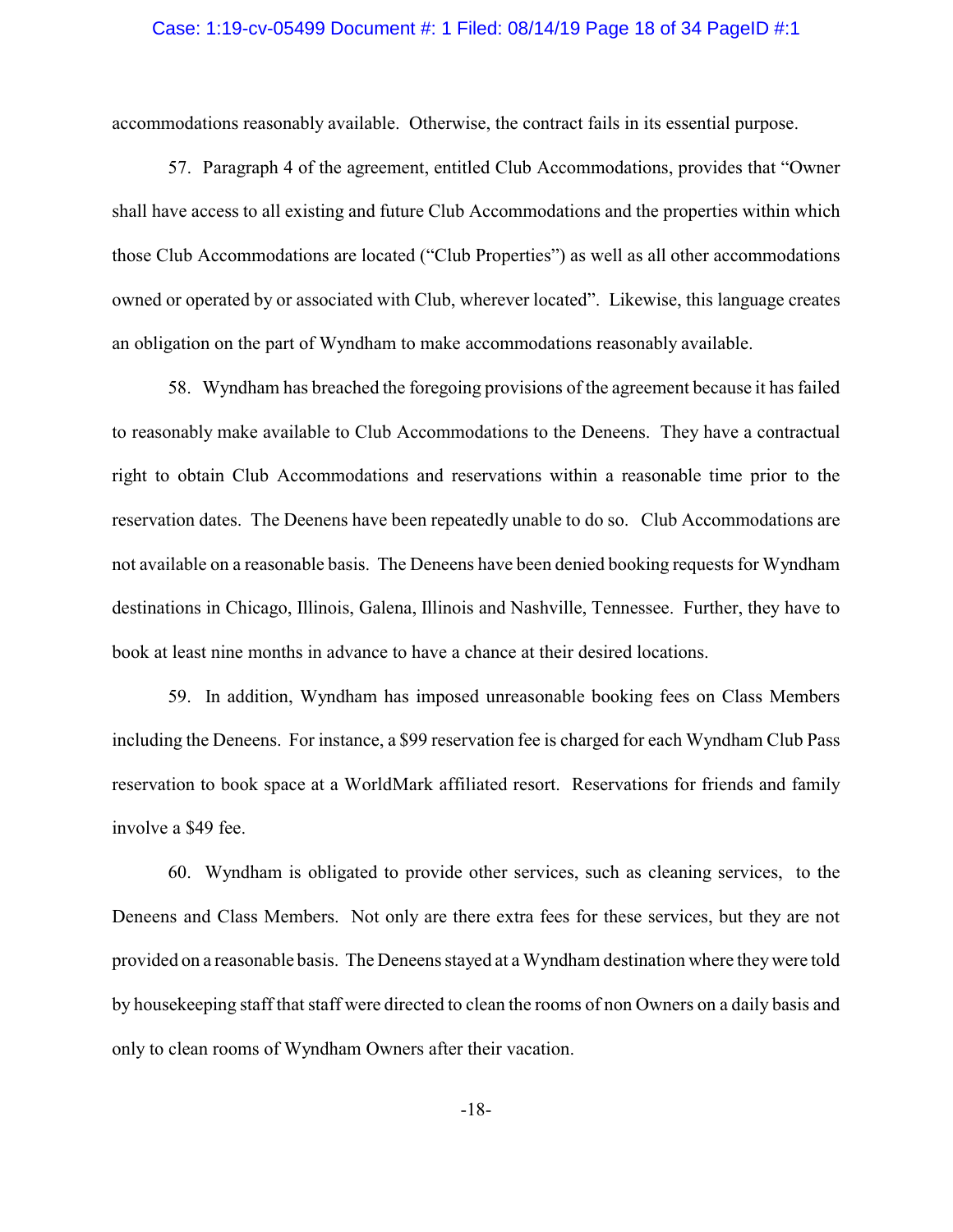### Case: 1:19-cv-05499 Document #: 1 Filed: 08/14/19 Page 19 of 34 PageID #:1

61. The Agreement did not provide full and adequate disclosure about these additional fees charges and lack of service.

# **WHAT OCCURRED WITH PLAINTIFFS IS TYPICAL AND INVOLVES COMMON ISSUES OF LAW AND FACT WITH OTHER WYNDHAM TIMESHARE OWNERS**

62 The misrepresentations made to Plaintiffs at the Wyndham sales meetings are typical of misrepresentations made to other Class Members. The same fraudulent representations and omissions are made time and again with uncanny regularity to Class Members. A recent public records request to the State of Florida, Division of Consumer Services, revealed consumer after consumer complaining of misleading sales practices relating to the use of Points, availability of destinations, advance booking time required, misrepresentations about the value of Points, and the misrepresentations about maintenance fees. Further, many of the complaining consumers are elderly and retired. (Copies of some of the complaints produced by the State of Florida are attached as **Exhibit H.**)

63. What follows is merely a sample of the many formal complaints against Wyndham. These complaints reflect the common nature of the Wyndham misrepresentations.

| <b>Consumer</b>                                                                  | <b>Consumers' Own Words</b> | <b>Subject of Misrepresentations</b>             |
|----------------------------------------------------------------------------------|-----------------------------|--------------------------------------------------|
| Ronald Flater<br>Grundy Center, Iowa                                             | "greatly misrepresented"    | Value of points<br>Advance booking time required |
| John and Jayne<br><b>Branscombe</b><br>Bangor, Maine<br>$(80 \text{ year}$ olds) | "lies"                      | Maintenance fees                                 |
| Alberto and Nancy<br>Bernal<br>Auburn, California                                | "severely lied to"          | Omissions in contract                            |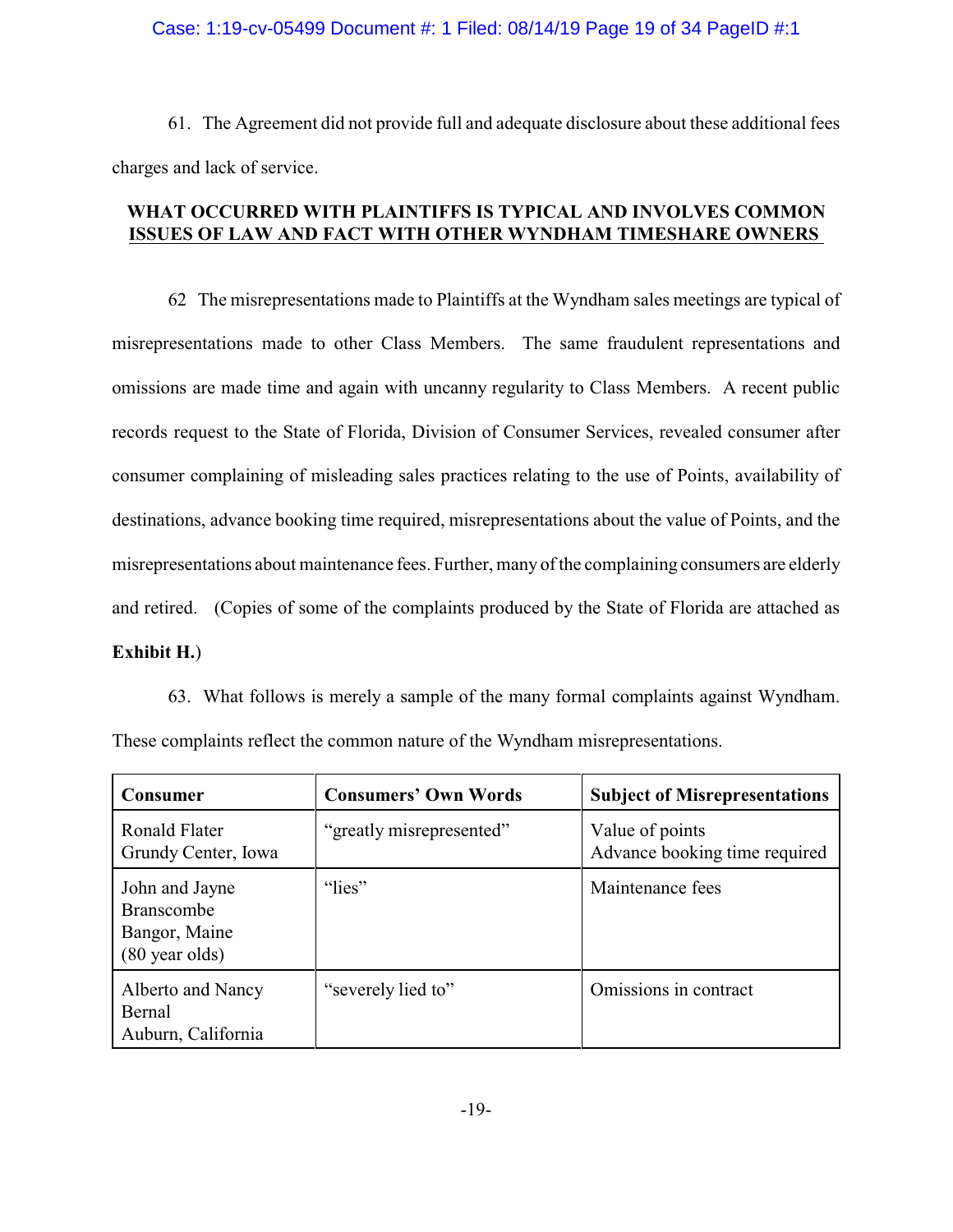| Tim and Joy LaFleur<br>Hallsville, Texas                         | "deceitful tactics" "falsehoods"<br>"fabrications"<br>"misrepresentations"                                    | Maintenance fees<br>Availability<br>Value of points               |
|------------------------------------------------------------------|---------------------------------------------------------------------------------------------------------------|-------------------------------------------------------------------|
| Patricia Wheelock<br>Webster, Florida<br>(Elderly)               | "very misrepresented" "lying"<br>"false claims" "threaten me"                                                 | Availability                                                      |
| Carl and Connie Kluttz<br>Gastonia, North<br>Carolina            | "all a huge lie" "misrepresented"<br>everything"                                                              | Value of points                                                   |
| David Kuebler<br>Albuquerque, New<br>Mexico                      | "lies and out-and-out deceit"                                                                                 | Value of points                                                   |
| Herbert Chapman Jr.<br><b>Susan Pollard</b><br>Surprise, Arizona | "deceived"                                                                                                    | Maintenance fees                                                  |
| Linda and Frank<br>Valencia<br>Germantown, Maryland              | "we have been misled"                                                                                         | Maintenance fee                                                   |
| <b>Billie and Nina Davis</b><br>Raeford, North Carolina          | "false and misleading"                                                                                        | Availability                                                      |
| Lonnie Harrington<br>Olive Branch,<br>Mississippi                | "Your company's mot[t]o must<br>be: Tell them ANYTHING you<br>have to get their names on the<br>dotted line." | Availability<br>Maintenance fee                                   |
| William and Virginia<br>Radford<br>Bumpus Mills,<br>Tennessee    | "we have not been told truthful<br>things"                                                                    | Availability<br>Advance booking time required<br>Maintenance fees |
| Sandra Derr<br>Lewes, Delaware                                   | "Scam" Salesmen "lie outright<br>to customers"                                                                | Value of points                                                   |
| Heather Bertolami<br>Brookline, New<br>Hampshire                 | "we were lied to"                                                                                             | Availability                                                      |

64. Similarly, Wyndham timeshare owners have posted the comments quoted below which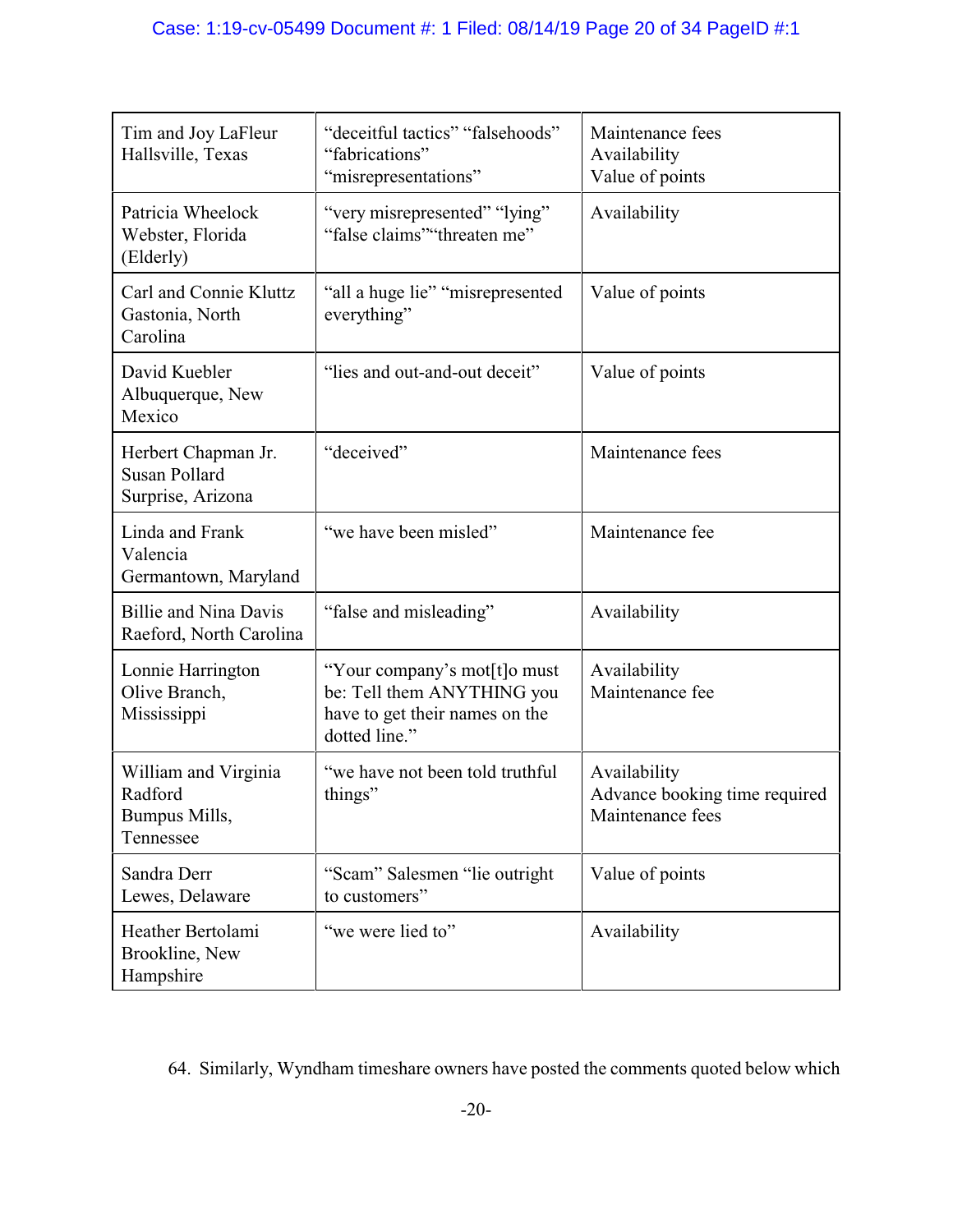reflect the commonality of their experience. ( A printed copy of these customer comments

downloaded from the cited websites is attached as **Exhibit I -** emphasis supplied throughout**.**)

a. Cinthia from Wilder7/9/2019 11:07:24 am

Some misrepresentations and omissions they left out to get us to pay for this ridiculousness:

-Friends and family can go on vacation, HOWEVER WE HAVE TO BE PRESENT. -They did not tell us **most locations are booked like a year in advance**. We can not book our vacations like that with our work.

-They left out the Club Dues

-**They left out the maintenance fees**

http://www.timeshareconsumerbureau.com/news/the-wyndham-timeshare-scam (Last visited Aug. 6, 2019)

b. Wyndham Vacation Resorts / Timeshares / scam promise! US Review updated: Jul 10, 2019

I am completely appalled by what I am about to tell you. Purchased a timeshare from fairfield fairshare plus resorts currently doing business as wyndham vacation resorts, rci, cendant inc (parent company). Being skeptical about the ease and worry free vacation promise, they promised big vacation savings, convenience, flexibility, and great customer service. All false. My main contention for buying this timeshare was my **inability to use it yearly and lengthy advance reservations. "no problem, you can bank up to 4 years of unused timeshare**, " they preached.

https://www.complaintsboard.com/complaints/wyndham-vacation-resorts-timesha res-c59202.html (Last visited Aug. 6, 2019)

c. Tracy Raines Sep 08, 2008

Wow! we bought the discovery vacation you know, just to try it out! We went on vacation once and that was it. By the time we were ready to use our last 76k points for a weekend getaway, BAM! Too late, **Don't have anything available and guess what! You have until February to use your points or they will expire**! We ar 6mo later still paying on this package that we cannot even use. I wish I knew how to stop them from drafting anymore of MY money! When I complained to the person on the phone they put me in touch with another salesman that was willing to MAKE ME A DEAL!!! Trade up and use our 76K points as payment!!!"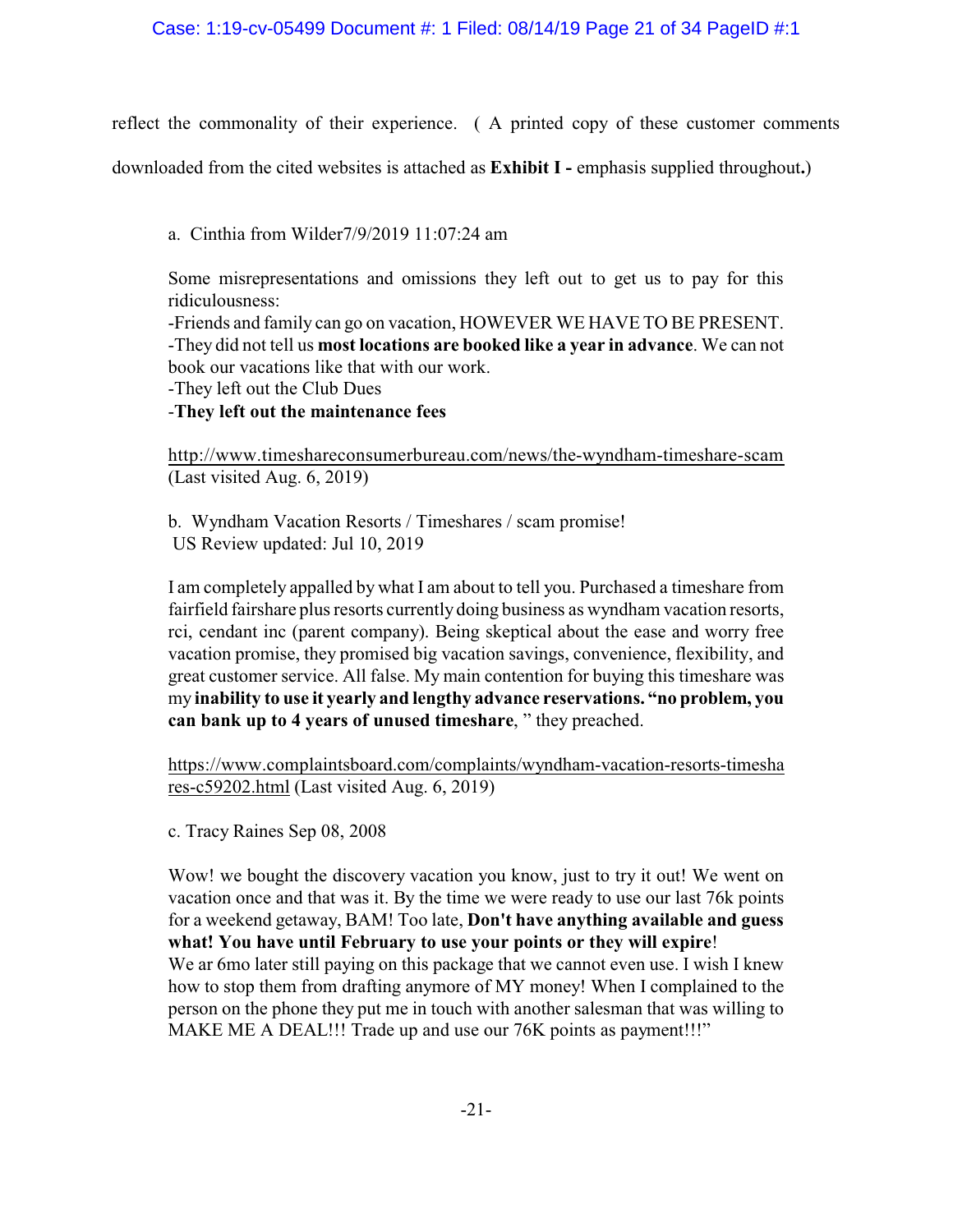## Case: 1:19-cv-05499 Document #: 1 Filed: 08/14/19 Page 22 of 34 PageID #:1

# https://www.complaintsboard.com/complaints/wyndham-vacation-resorts-timesha res-c59202.html (Last visited Aug. 6, 2018)

65. There has been a tsunami of Class Member complaints about Wyndham's failure to honor its contractual obligation to provide Club Accommodations on a reasonable basis. In the last three years alone, the Better Business Bureau has received 2,165 complaints about Wyndham. http://www.timeshareconsumerbureau.com/news/the-wyndham-timeshare-scam has over 1,000 complaints about Wyndham, many of which center on the fact that requested properties are not available. Indeed, Wyndham Owners routinely complain that a requested property is not available through the Wyndham timeshare program, but can be booked outside the program through public websites such as trivago.com or booking.com.

66. Examples of purchaser comments about Wyndham's failure to provide requested Club

Accommodations follow (with emphasis supplied throughout and printed versions of the comments

attached as **Exhibit J**):

- a. Jonas Bernholm 2/7/2019 06:07:07 am
- .... Broken Promises and Contracts

I had to stop paying monthly loan interest and the maintenance fees. Because of Wyndham Club's **breach of contract**. ...

I also question Wyndham's ability to be able to supply what the customers are booking. Comments on the internet talks about long waiting lists and that **it's almost impossible to get what is wanted.** 

http://www.timeshareconsumerbureau.com/news/the-wyndham-timeshare-scam (Last visited Aug. 6, 2019)

b. JANHEE3/13/2019 07:38:08 pm

Help! we just signed up for time share with Wyndham Feb 2019 while on vaca in So Carolina. Got home-two days later I went online to see what vaca we will take-so disappointed. Georgia has only one and I need 3 bedroom-**-no week open** until dec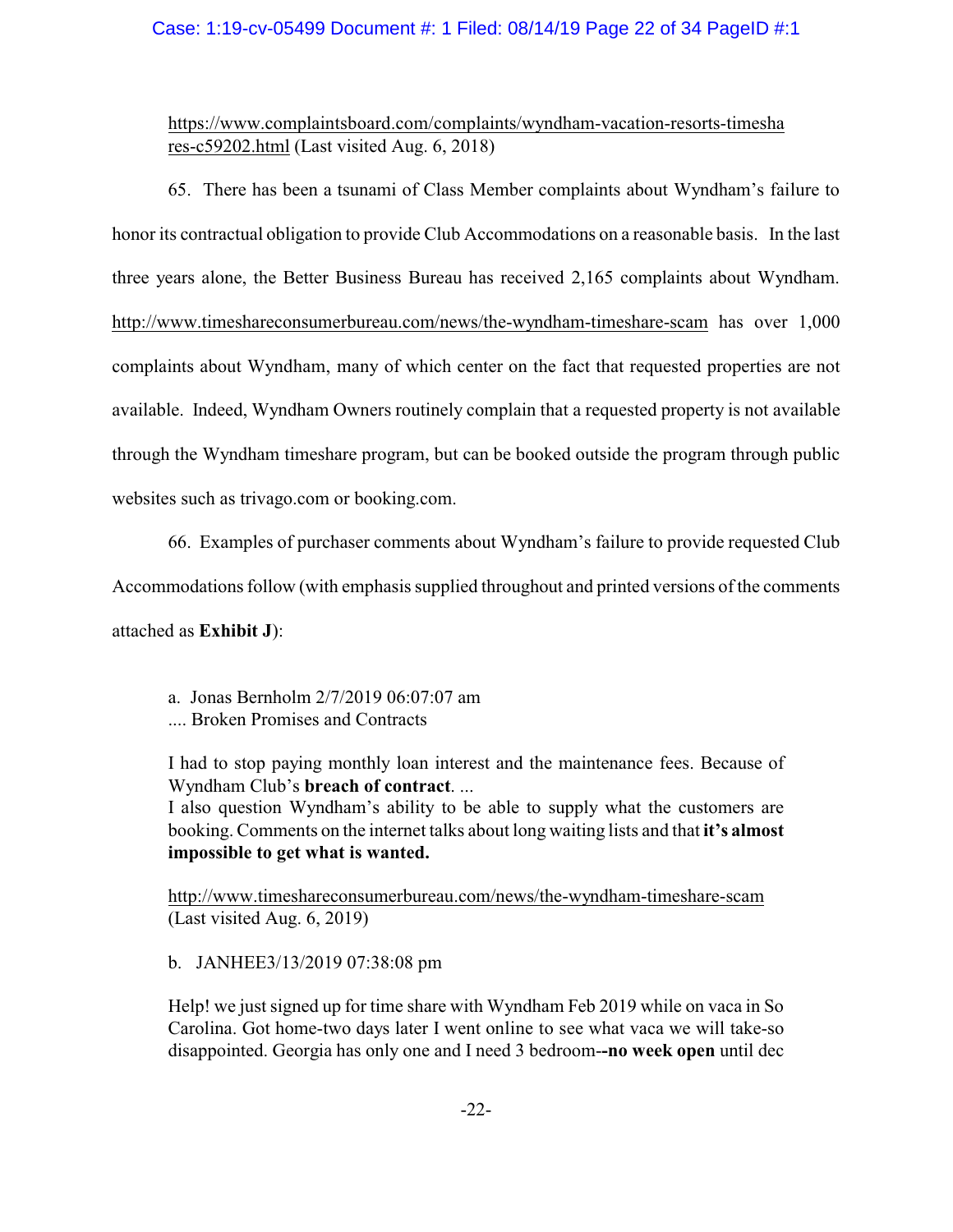2019!! We were told-no problem booking EVER..except around holidays--then you should book a few months. Tried to cancel-but we were TWO days out of the 5 day contract period. Now they say..too bad--you pay us the \$30,000 and monthly maintenance. This is wrong-they are not giving what they promised to us. Help! How can I get out of contract? any advice? thanks

http://www.timeshareconsumerbureau.com/news/the-wyndham-timeshare-scam (Last visited Aug. 6, 2019)

c. Carrie of Bothell, WA Verified Reviewer

Original review: Aug. 1, 2019

We purchased this timeshare because of the promise of increased ability to vacation with our kids or even get away alone every once now and then. It's been absolutely the opposite. It's impossible to navigate the system, **dates are always blocked out through the owner site but available on public sites**, membership doesn't even cover vacation so you have to upgrade to get any use out of it, and the customer service provided is abysmal. We regret this purchase so much and wish there was a way out of it.

https://www.consumeraffairs.com/travel/wyndham\_vacation\_resorts.html (Last visited Aug. 6, 2019)

d. Mike 12/26/2012 07:59:24 am

... now I ccant seem ttto book anything that owned by Wyndram. I seem to alwys pay out of pocket in additioon to using points. Itried staying iin Key West and Puerto Rico witth my kiis and **nothng was available** except for a 1 bedroom with 1 king size bed (for 5 people). I wwant to get rid of this nnow. Its nothig wht they said tis would be. I want to get riid of this ASAP...Can anyone help?

http://www.timeshareconsumerbureau.com/news/the-wyndham-timeshare-scam (Last visited Aug. 6, 2019)

# e. Bonnie 4/25/2016 09:16:24 pm

We went to presentation in Kona Hawaii and they managed to hook me into buying. They fed into my desire to take my grandchildren to Disneyworld by telling me about the wonderful place they have there. By the time I accumulate enough points to do it and if there were any openings, my grandchildren will be graduated from college. **Booking a place in Hawaii is almost impossible**.

http://www.timeshareconsumerbureau.com/news/the-wyndham-timeshare-scam (Last visited Aug. 6, 2019)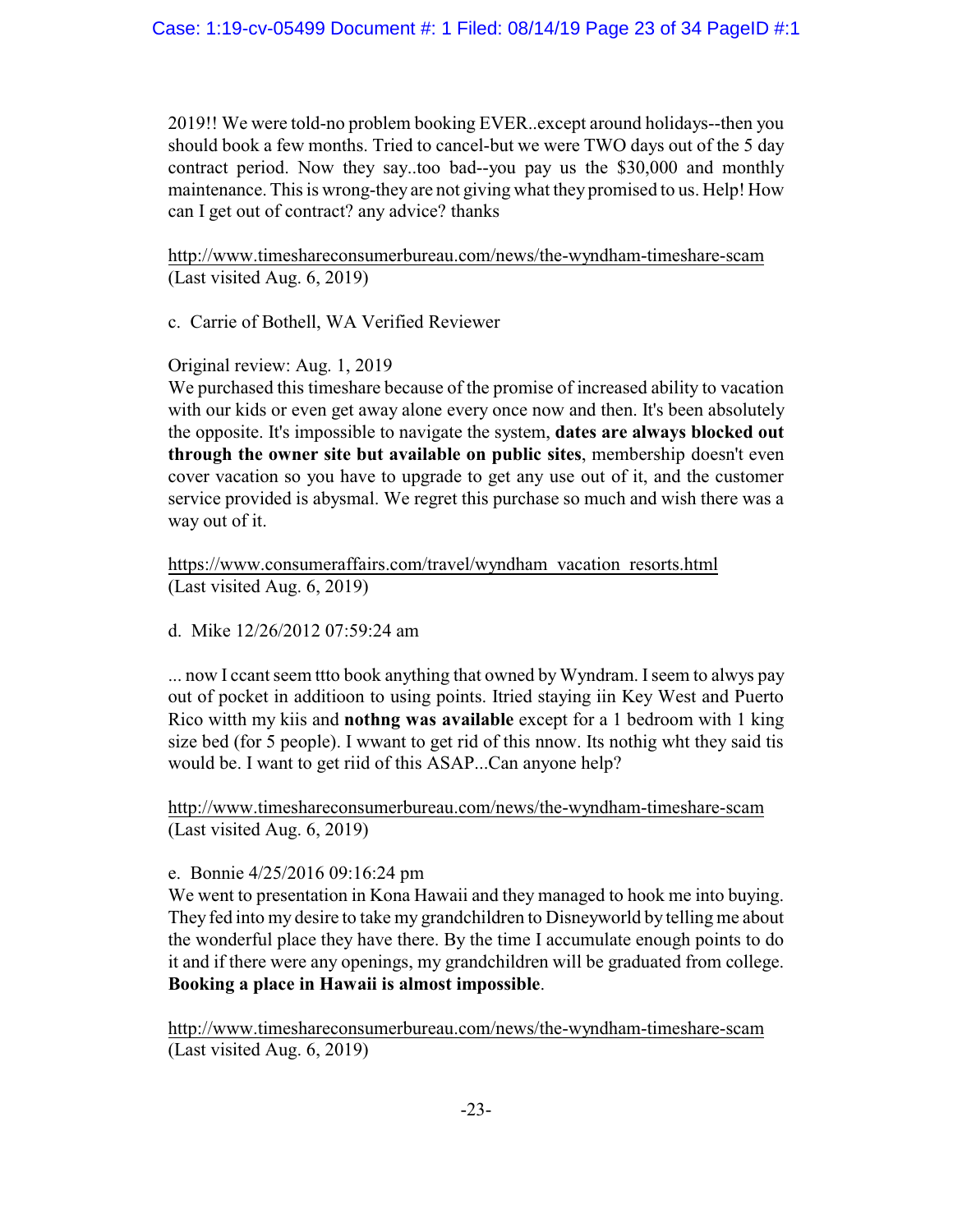# f. LuLu 7/12/2014 03:20:11 am

... Come to find out we don't have enough points to stay anywhere for a week, and **nothing is ever available when you do want to vacation.** They told us we would be able to vacation at any of their resorts. Maybe if you book over a year in advance. http://www.timeshareconsumerbureau.com/news/the-wyndham-timeshare-scam (Last visited Aug. 6, 2019)

# g. Brian J Willett 8/29/2016 03:54:32 pm

Wyndham is is nothing more than a scam. **Nothing is ever available** and I was told I needed to book 10 months in advance. It took them 25 minute before they even answered my call to make a reservation.

http://www.timeshareconsumerbureau.com/news/the-wyndham-timeshare-scam (Last visited Aug. 6, 2019)

h. Tiffany 9/5/2016 02:59:20 pm

... Iset up our online accounts and started looking at RCI for Bonus Weeks....**.there wasn't a single week for \$200!!! Myrtle Beach was \$1400 a week, I couldn't even find anything available in New York or California**!! ... I also tried to get a week at Destin next July only to be told that they are **COMPLETELY BOOKED THE WHOLE SUMMER!!!!**

http://www.timeshareconsumerbureau.com/news/the-wyndham-timeshare-scam (Last visited Aug. 6, 2019)

i. Butch4/3/2018 04:40:33 pm

Get this, I just checked on a room at Wyndham Myrtle beach through Trivago for late June, no problem getting one. Tried to book a room through Wyndham for the same date, **none available**.

http://www.timeshareconsumerbureau.com/news/the-wyndham-timeshare-scam (Last visited Aug. 6, 2019)

# j. Tamela Gx7/9/2019 12:24:04 pm

**It took us 2 years just to book a vacation** with our ownership. While on vacation when we aired our grievances to Wynhdam, they suggested we upgrade to alleviate our problem and we listened, however, we still could not book. .... This company should be illegal. \$40,000 for 5 nights of vacation.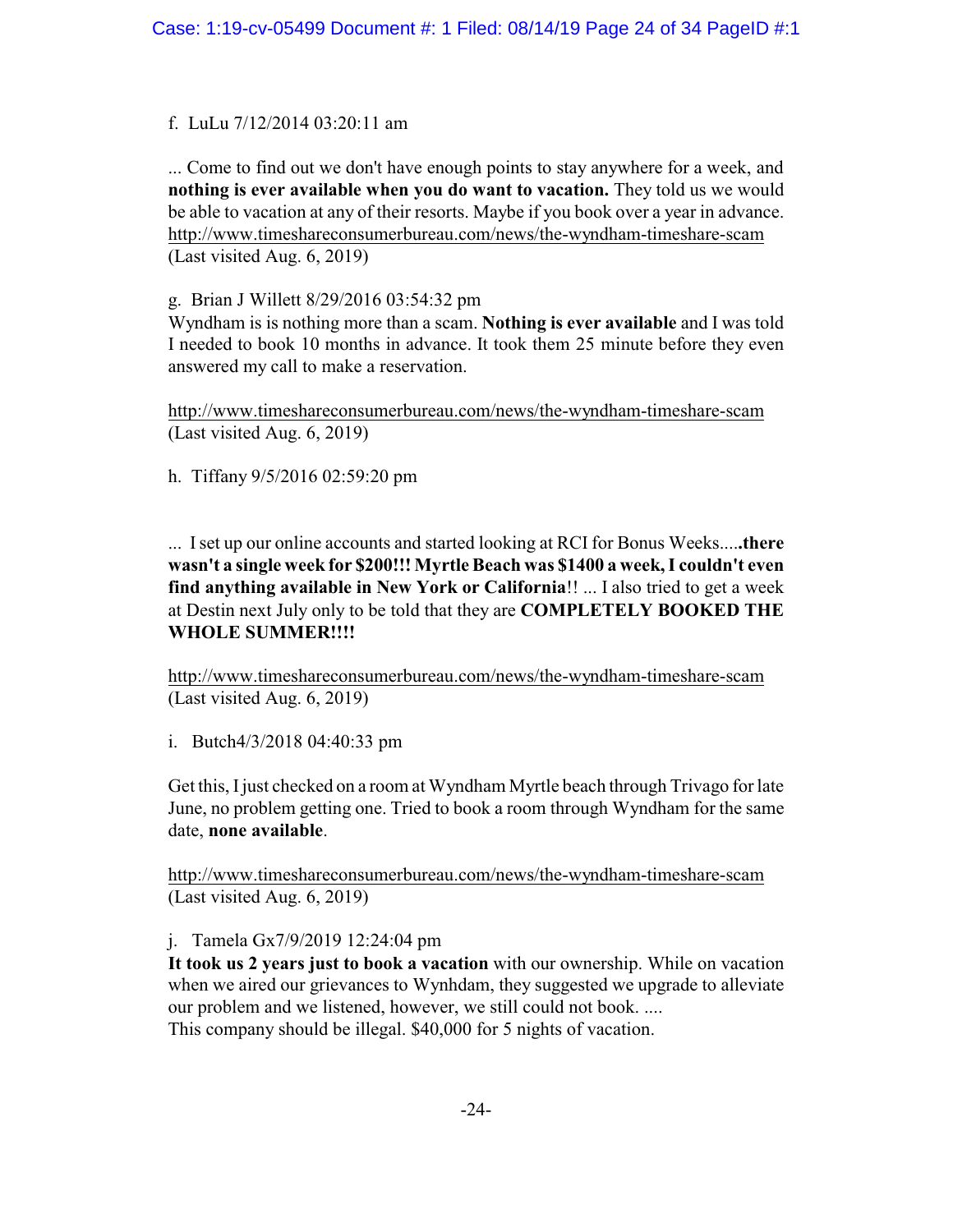### Case: 1:19-cv-05499 Document #: 1 Filed: 08/14/19 Page 25 of 34 PageID #:1

http://www.timeshareconsumerbureau.com/news/the-wyndham-timeshare-scam (Last visited Aug. 6, 2019)

67. The foregoing posts are but a small sample of Class Members who have commented on the internet about Wyndham. The complete data on the number and percentage of Class Member whose requests for booking are denied is solely within the knowledge and control of Wyndham. Similarly, the data on how many Wyndham destinations are unavailable and the number of months in advance that a Class Member must request a reservation is solely within the possession of Wyndham. Further, Wyndham alone possesses the materials used to train its sales agents.

### **CLASS ACTION ALLEGATIONS**

68. The Deenen and Munoz Plaintiffs bring this action under Rule 23(b)(3) of the Federal Rules of Civil Procedure on behalf of a Class defined as follows:

All persons who entered into a "Security Agreement - ClubWyndham Access Vacation Ownership Plan - Retail Installment Contract - Purchase and Security Agreement" (Agreement) with Wyndham or its successors in the last ten years and whose Agreements do not contain arbitration clauses.

69. Plaintiff Nazret Z. Gebremeskel seeks to represent the following subclass under F.R. Civ. Pro.  $23(b)(3)$ :

All persons who entered Agreements without arbitration clauses within the last three years after attending Wyndham sales presentations where material misrepresentations and omissions were made about the Club Wyndham points program.

70. Plaintiffs reserve the right to modify the Class definition as they obtain further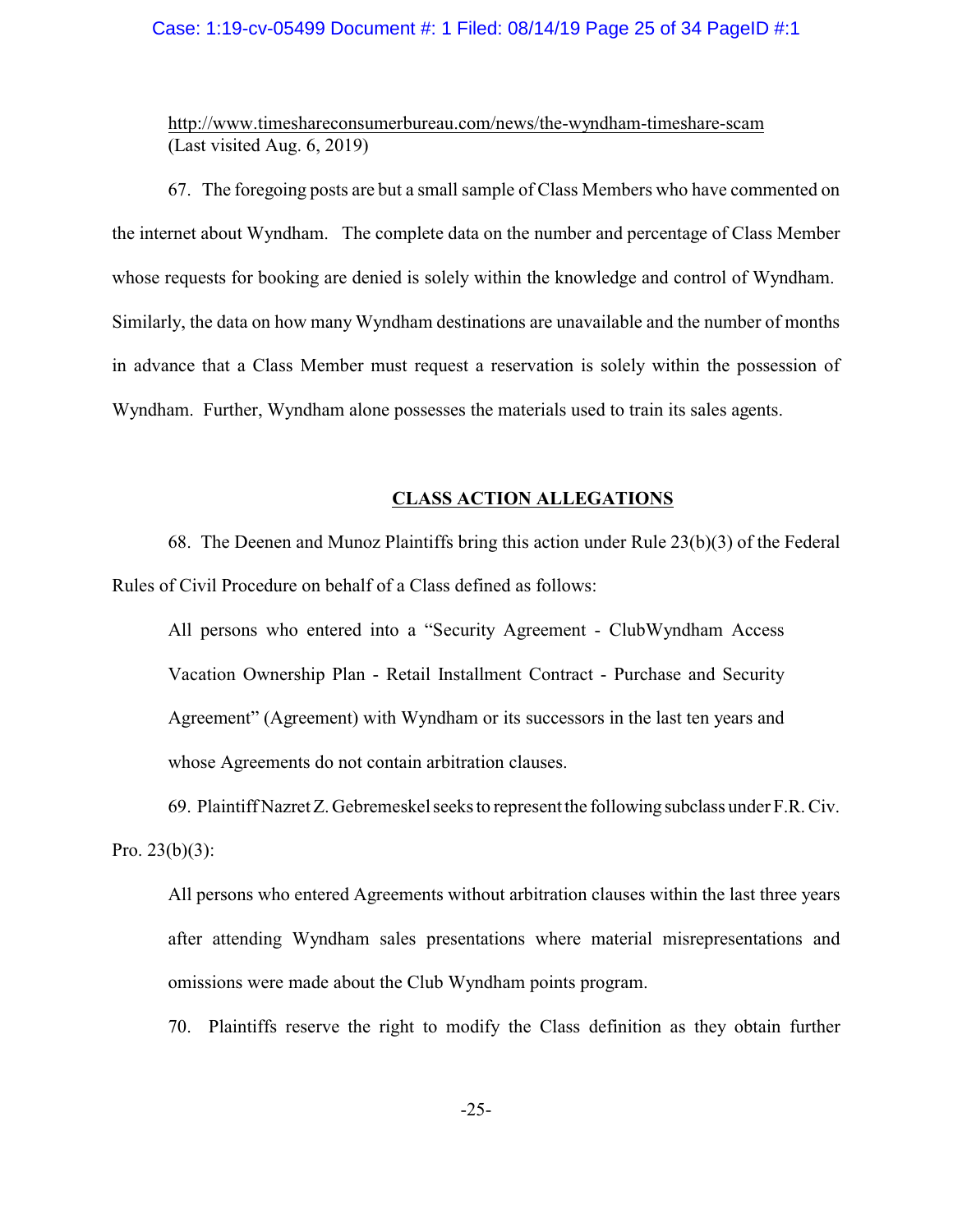### Case: 1:19-cv-05499 Document #: 1 Filed: 08/14/19 Page 26 of 34 PageID #:1

information through discovery.

71. Excluded from the Class are Defendant and entities in which Defendant has a controlling interest, its agents and employees, the Judge to whom this action is assigned and any member of the Judge's staff or immediate family.

72. The number of Class Members is believed to be in the thousands, making the class so numerous that individual joinder of all Class Members is impracticable.

73. Plaintiffs are members of the proposed Class.

74. There are questions of law and fact common to Plaintiffs and to the proposed Class, including but not limited to the following:

a. Whether Wyndham failed to reasonably provide Club Accommodations to Class members;

b. Whether Wyndham fraudulently induces individuals to enter into timeshare purchase and sale Agreements;

c. Whether the Agreement fails to disclose booking fees and other charges;

d. Whether Wyndham has charged excess fees in breach of the Agreement;

e. Whether Wyndham has breached the Agreement by failing to provide adequate services such as cleaning and housekeeping;

f. Whether material misrepresentations and omissions were made to Class Members at sales meetings;

g. Whether Wyndham's actions have damaged Plaintiffs and Class Members;

h. Whether Plaintiffs and Class Members are entitled to rescind their Agreements; and,

i. Whether Plaintiffs and Class Members are entitled to declaratory, injunctive and equitable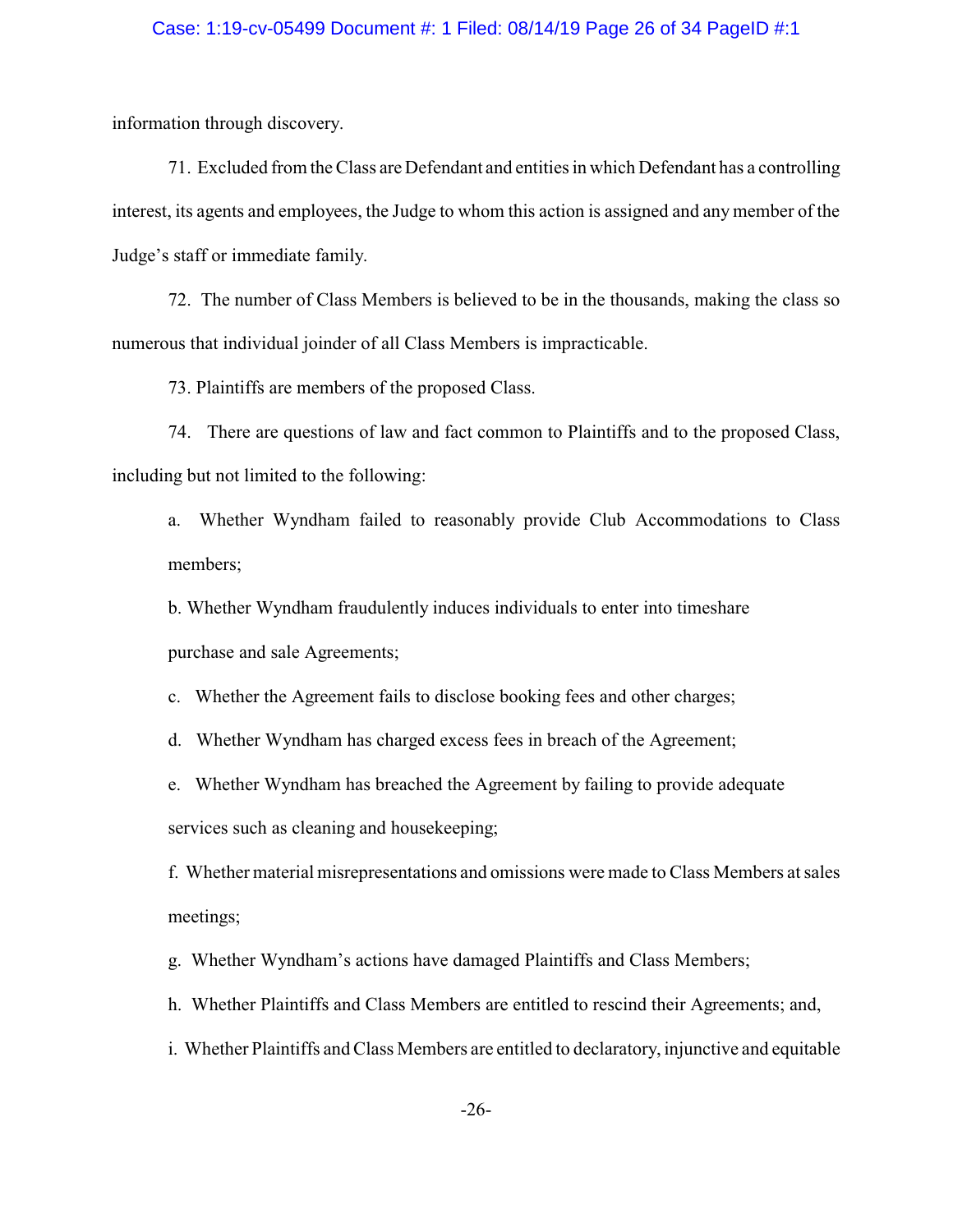### Case: 1:19-cv-05499 Document #: 1 Filed: 08/14/19 Page 27 of 34 PageID #:1

relief.

75. Plaintiffs' claims are typical of the claims of Class Members.

76 Plaintiffs' interests do not conflict with those of Class Members. They will fairly and adequately protect the interests of Class Members. They are represented by counsel experienced in class action litigation.

77. Common questions of law and fact predominate over questions affecting onlyindividual Class Members, and a class action is superior to other methods for the fair and efficient adjudication of this controversy.

78. The interest of Class Members in individually controlling the prosecution of separate claims against Defendant is small due to the time and expense necessary to pursue individual litigation. Management of these claims in a class action poses no significant impediments.

79. Defendant has acted on grounds generally applicable to the Class, thereby making final injunctive relief and corresponding declaratory relief with respect to the Class as a whole appropriate.

## **COUNT ONE - BREACH OF CONTRACT - DENEEN PLAINTIFFS AND NAZRET GEBREMESKEL**

80. The Deneen Plaintiffs and Nazret Gebremeskel repeat and reallege the allegations of paragraphs 1 to 79 above.

81. This count is brought on behalf of all Class Members who signed the form of Wyndham contract entitled "Security Agreement - ClubWyndham Access Vacation Ownership Plan - Retail Installment Contract - Purchase and Security Agreement" (Agreement).

82. At all relevant times, a contract existed between these Plaintiffs and these other Class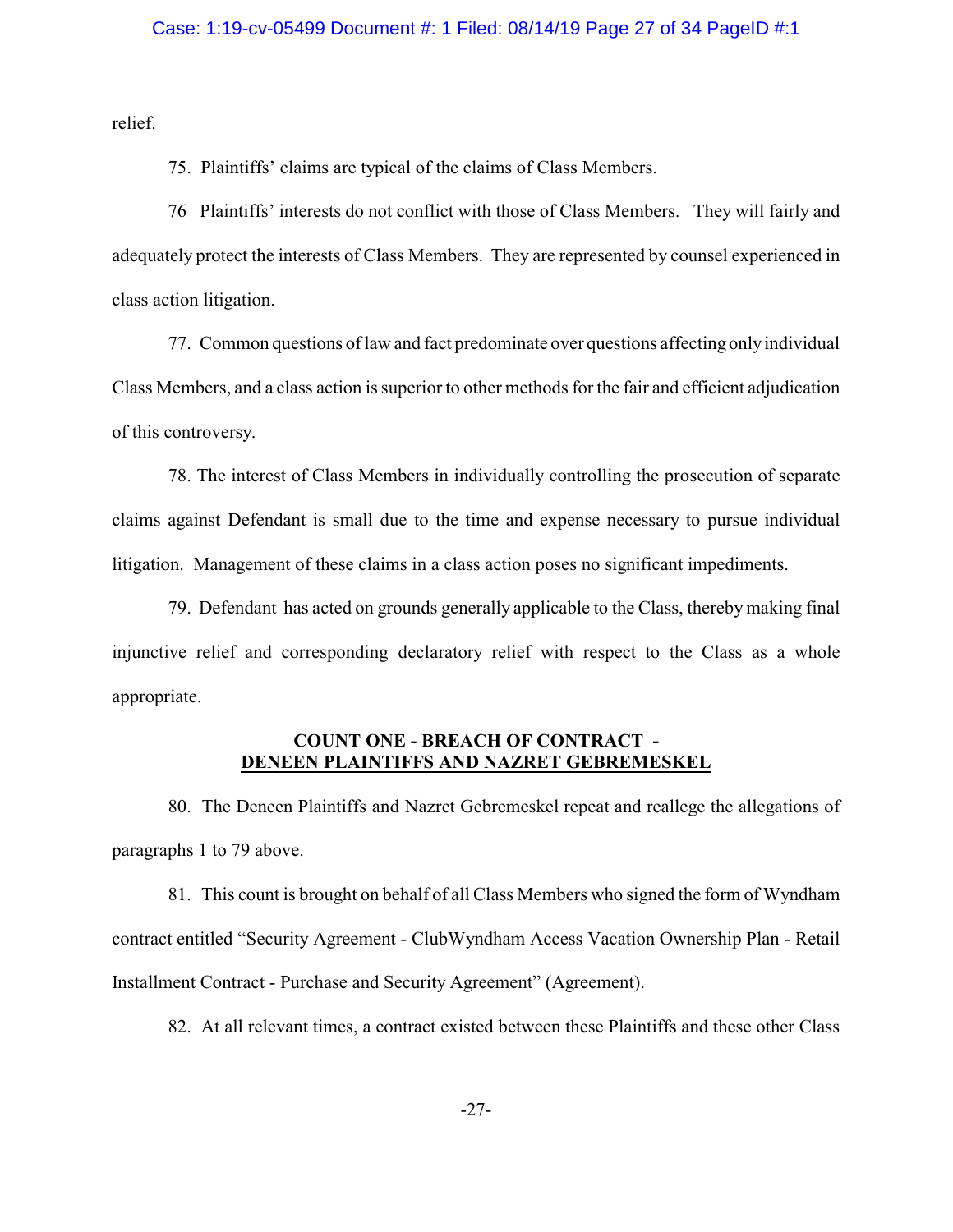### Case: 1:19-cv-05499 Document #: 1 Filed: 08/14/19 Page 28 of 34 PageID #:1

Members on the one hand, and Wyndham on the other hand.

83. Pursuant to the Agreement, Wyndham agreed to reasonably provide Club Accommodations to Plaintiffs and Class Members.

84. It has failed to do so in breach of the Agreement. Accommodations are not available Advance booking times are excessive.

85. Wyndham agreed to provide certain services to Plaintiffs and Class Members on a

reasonable basis, such as housekeeping and cleaning services.

86 It failed to do so in breach of the Agreement.

87. In further breach of the Agreement, Wyndham charged Plaintiffs undisclosed and excessive fees such as maintenance fees and booking fees.

88. The foregoing conduct damaged Plaintiffs.

89. Plaintiffs duly performed their obligations under the Agreement.

# **COUNT TWO - BREACH OF IMPLIED COVENANT OF GOOD FAITH AND FAIR DEALING DENEEN PLAINTIFFS AND NAZRET GEBREMESKEL**

90. The Deneen Plaintiffs and Nazret Gebremeskel repeat and reallege the allegations of paragraphs 1 to 89 above.

91. This count is brought on behalf of all Class Members who signed the form of Wyndham

contract entitled "Security Agreement - ClubWyndham Access Vacation Ownership Plan - Retail

Installment Contract - Purchase and Security Agreement" (Agreement).

92. This Agreement has an implied covenant of good faith and fair dealing.

93. Wyndham is required to refrain from unreasonable conduct which would prevent

Plaintiffs and the other Class Members who signed the agreement from receiving the benefits of their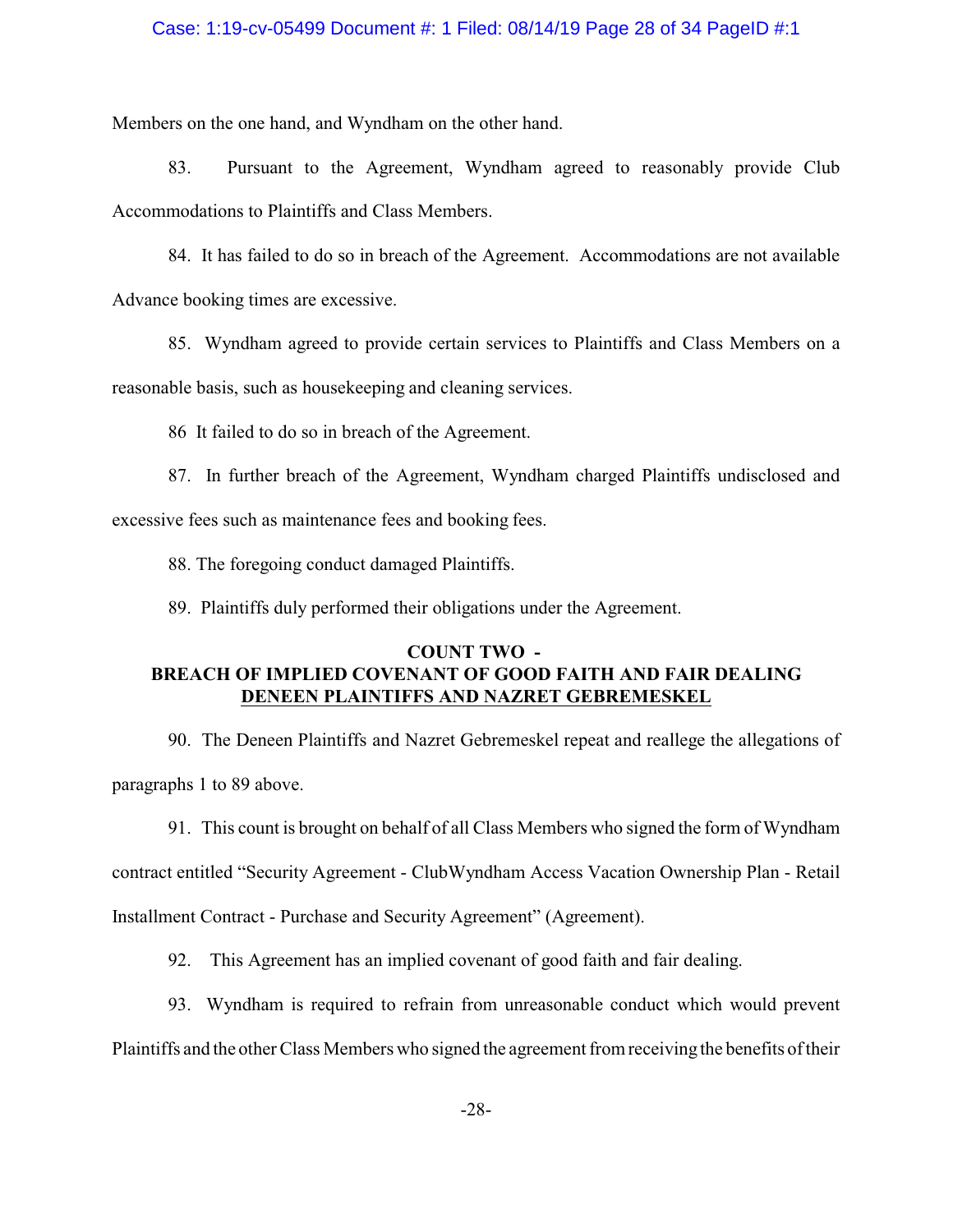### Case: 1:19-cv-05499 Document #: 1 Filed: 08/14/19 Page 29 of 34 PageID #:1

bargain.

94. By reason of the conduct alleged above, Wyndham has breached this covenant by frustrating the overarching purpose of the Agreement.

95. Such conduct has damaged Plaintiff and other Class Members.

# **COUNT THREE - CLAIM FOR DECLARATORY RELIEF PLAINTIFFS ERIN AND PAUL MUNOZ**

96 . The Munoz Plaintiffs repeat and reallege paragraphs 1 to 79 above

97. This count is brought on behalf of all Class Members who entered into a "Purchase and Sale Agreement" in a form substantially the same as the Munoz contract.

98. The Munoz Plaintiffs bring this claim for declaratory relief and rescission on behalf of themselves and these other Class Members of their Purchase and Sale Agreement.

99. The Purchase and Sale Agreement is void *ab initio* for being vague and ambiguous as to the property right being sold and purchased. A contract for the sale of real propertymust identify with reasonable certainty the property being sold. The Purchase and Sale Agreement purports to sell a floating use right without defining that term.

100. The contract fails to adequately define VOI.

101. The contract states that the VOI is a fraction where the numerator is the number of points allocated to the Munoz's. However, the numerator is 84,000 and they are assigned 168,000 points in the contract so the wrong number is used for the numerator.

102. The contract fails to define the denominator.

103. The contract should be declared void *ab initio* for its failure to adequately define what property is being bought and sold.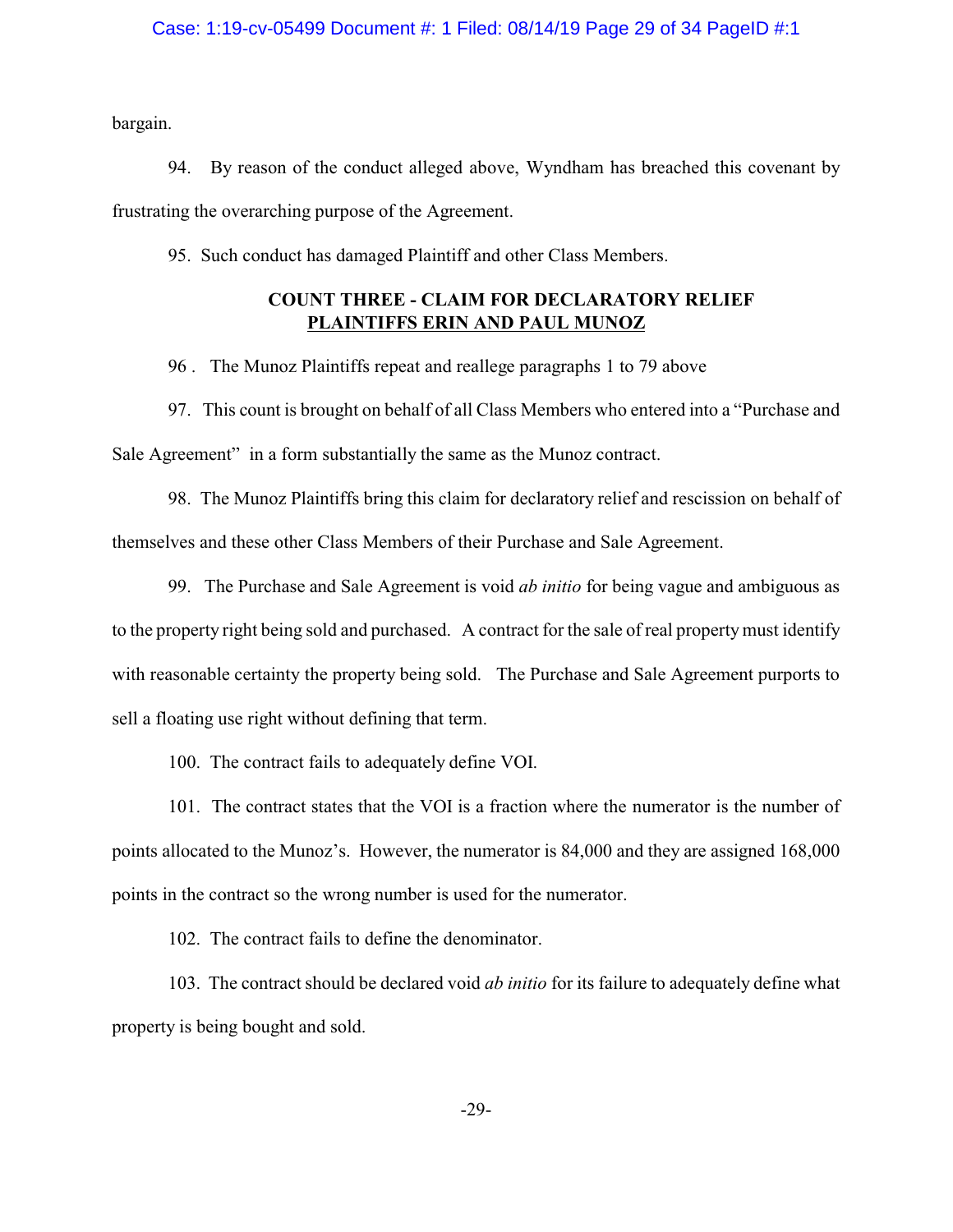## **COUNT FOUR - VIOLATION OF DISTRICT OF COLUMBIA CONSUMER PROTECTION PROCEDURES ACT PLAINTIFF NAZRET GEBREMESKEL**

104. Plaintiff Gebremeskel repeats and realleges paragraphs 1 to 79 above.

105. This count is brought by Plaintiff Gebremeskel on her own behalf and on behalf of all Class Members who reside in the District of Columbia and those States which have consumer protection statutes similar to that of the District of Columbia.

106. Section 28-3904 of the D.C. Code outlaws unfair or deceptive trade practices, whether or not any consumer is in fact misled, deceived or damaged thereby. Unfair or deceptive trade practices include misrepresenting amaterial fact if such failure has a tendencyto mislead; and failing to state a material fact if such failure has a tendency to mislead.

107. The Code applies to real estate finance transactions. Wyndham finances purchasers who buy timeshare points.

108. Section 28-3905 (k)(1)(A) of the D.C. Code entitles a consumer to bring an action seeking relief from the use of an unlawful practice. Section 28-3905 (k) (2) provides for the recovery of treble damages, reasonable attorney's fees, punitive damages, restitution in representative actions, and injunctive relief.

109. By reason of the conduct alleged above, Wyndham violated the D.C. Consumer Protection Procedures Act and the consumer protection statutes of States with similar acts.

110. Wyndham's acts were wanton, willful and malicious so as to entitle Plaintiff and Class Members to an award of punitive damages.

## **COUNT FIVE - NEGLIGENT MISREPRESENTATION**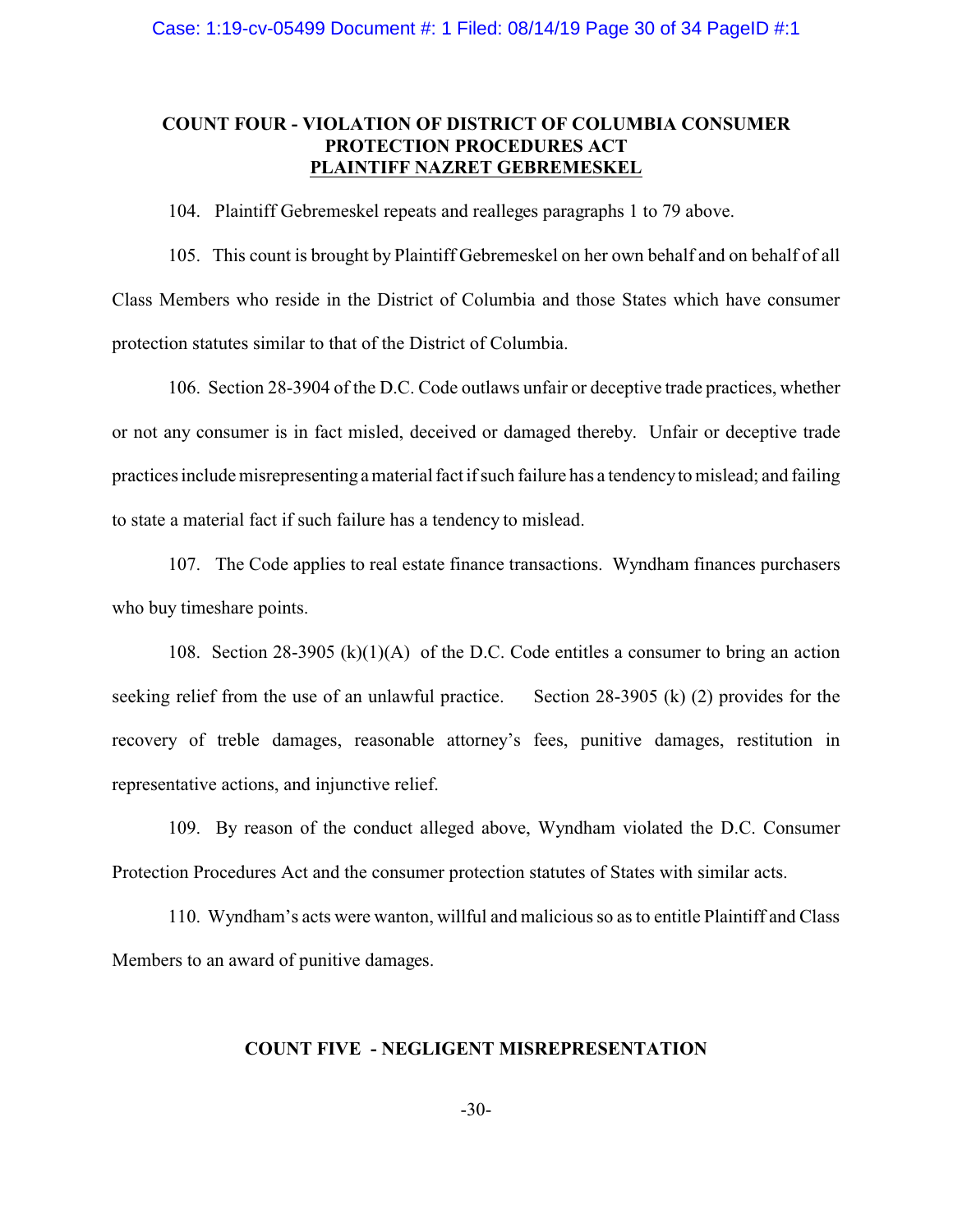#### **PLAINTIFF NAZRET GEBREMESKEL**

111. Plaintiff Gebremeskel repeats and realleges paragraphs 1 to 79.

112. This count is brought by Plaintiff Gebremeskel on her own behalf and on behalf of members of the Subclass defined above.

113. Numerous negligent misrepresentations and omissions were made at the Wyndham sales presentations including, without limitation, the following false material misrepresentations and omissions:

a. Stating that points would not expire;

b. Stating that points could be redeemed for cash;

c. Stating that maintenance fees would not increase;

d. Not disclosing that using Wyndham points was often more expensive than booking properties or travel through non-Wyndham public websites;

e. Not disclosing that Wyndham destinations were often not available;

f. Not adequately disclosing booking fees;

g. Not adequatelydisclosing the cost and qualityof housekeeping and cleaning services; and,

h. Not adequately disclosing other material aspects of the Club Wyndham program.

114. Wyndham was negligent in making these misrepresentations and allowing its sales persons and agents to make such misrepresentations. Wyndham had a duty to supervise the representations made by its sales persons and it breached that duty. Wyndham is also liable for the misrepresentations under the doctrines of *respondeat superior* and agency.

115. Plaintiff Gebremeskel and Subclass Members were damaged as the result of the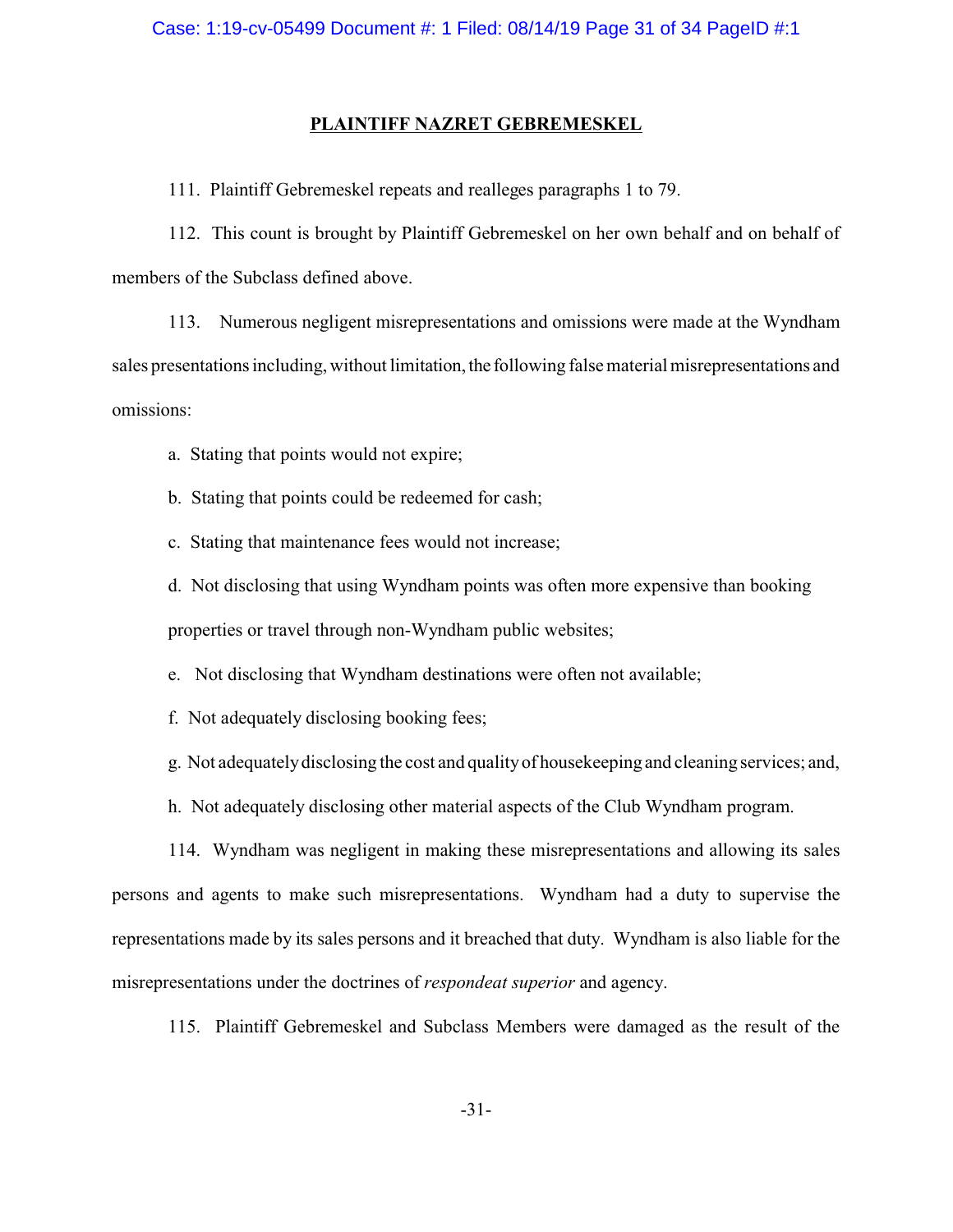### Case: 1:19-cv-05499 Document #: 1 Filed: 08/14/19 Page 32 of 34 PageID #:1

negligent misrepresentations.

116. Wyndham's actions were willful, wanton and malicious so as to entitle Plaintiffs to recover damages.

## **COUNT SIX - FRAUD IN THE INDUCEMENT PLAINTIFF NAZRET GEBREMESKEL**

117. Plaintiff Gebremeskel repeats and realleges paragraphs 1 to 79.

118. This count is brought by Plaintiff Gebremeskel on her own behalf and on behalf of members of the Subclass defined above.

119. The foregoing misrepresentations of Wyndham and its agents were materially false.

120. Wyndham and its agents knew of the falsity of the misrepresentations and omissions when made or made them recklessly.

121. Wyndham and its agents intended that Plaintiff Gebresmeskel and Subclass Members be induced to act based on such misrepresentations and omissions.

122. Plaintiff Gebresmeskel and Subclass Members actually and justifiably relied on the misrepresentations and omissions, and thereby sustained injury.

123. Wyndham's actions were willful, wanton and malicious so as to allow the recovery of punitive damages.

## **PRAYER FOR RELIEF**

Wherefore, Plaintiffs pray for the following relief on behalf of themselves and all others similarly situated:

A. An order certifying the proposed Class and Subclass under Rule 23 of the Federal Rules of Civil Procedure, and appointing Plaintiffs and their counsel to represent the Class and Subclass;

-32-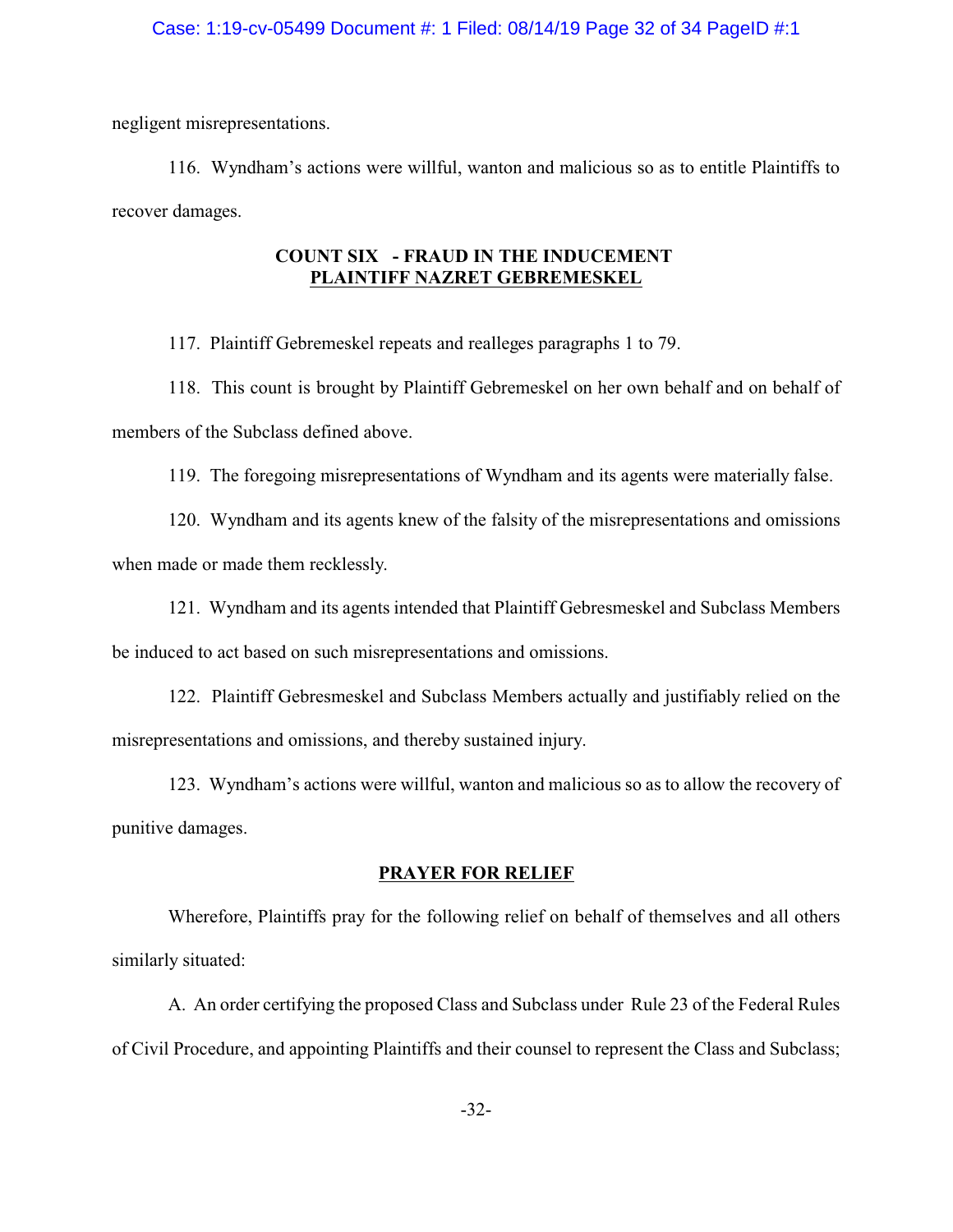## Case: 1:19-cv-05499 Document #: 1 Filed: 08/14/19 Page 33 of 34 PageID #:1

B. For an order that Defendant be permanently enjoined from engaging in the unlawful activities and practices complained of;

C. For a declaration that the Purchase and Sale Agreement of the Munoz Plaintiffs and those similarly situated are void *ab initio*;

D. For rescission of all Class Member contracts with Wyndham;

E. For restitution of all monies paid to Wyndham;

- F. For compensatory damages;
- G. For punitive damages;

H. For treble damages under the D.C. Consumer Protection Procedures Act and the consumer protection statutes of other States with similar acts;

- I. For attorneys' fees; and,
- J. Such further and other relief as the Court deems appropriate.

# **DEMAND FOR A JURY TRIAL**

Plaintiffs demand a trial by jury pursuant to Rule 38 of the Federal Rules of Civil Procedure.

Dated: August 14, 2019

Respectfully submitted,

Plaintiffs,

By: *Howard B. Prossnitz/s/*